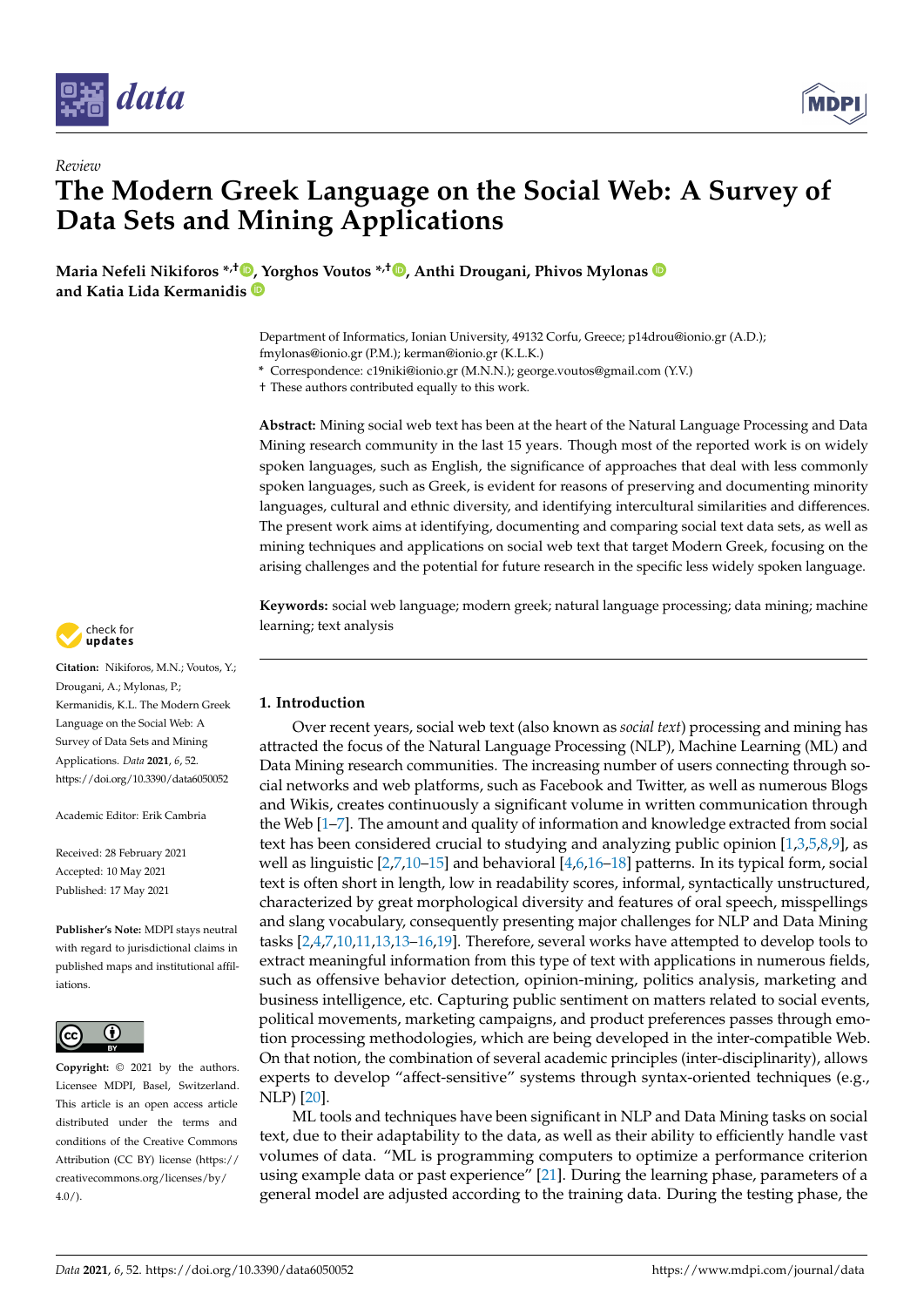specialized model is tested with new, not previously known data, and its performance regarding a target task is evaluated [\[21,](#page-27-1)[22\]](#page-27-2). The objective of supervised learning is to map the provided input to an output, where true values are acquired by a supervisor [\[21,](#page-27-1)[22\]](#page-27-2). The objective of unsupervised learning is to detect the regularities in the provided input and its underlying structure, though the true values of the output are not acquired by a supervisor [\[21](#page-27-1)[,22\]](#page-27-2). Semi-supervised learning includes training with both labeled and unlabeled data [\[21\]](#page-27-1). In reinforcement learning, an agent learns behavior through trialand-error in a dynamic environment [\[23\]](#page-27-3). It is applied when the target task results from a sequence of actions [\[21,](#page-27-1)[22,](#page-27-2)[24,](#page-27-4)[25\]](#page-27-5).

There are several evaluation metrics to evaluate the performance of ML algorithms [\[13\]](#page-26-14). At this point we focus on popular metrics related to text mining as they have been used in the literature [\[2](#page-26-6)[,4](#page-26-9)[,6](#page-26-10)[,15](#page-26-8)[,26\]](#page-27-6) of this survey. Accuracy is calculated to show the correctness of the prediction for the data examples of all classes. Precision describes the ratio of total classifications made by the algorithm on the test set that are correct, while recall is the ratio of the total test data that are correctly identified by the classifier [\[27\]](#page-27-7). The F1 score, also known as F1-measure $^1$ , occurs by calculating the harmonic mean of precision $^2$  and recall $^3$ .

More specifically, recall is referred to the sensitivity rate and precision is referred to the Positive Predictive Value (PPV) of each measure. Furthermore, the F1-score employs the True Positive (TP), True Negative (TN), False Positive (FP), and False Negative (FN) metrics to measure the test's expectation (positive or negative) and subjective observation (true or false). The related metrics presented in the equations above, compare the classifier including true negative rate and accuracy  $[27]$ . True negative rate is also called specificity and is expressed by True Negative Rate (TNR) equation $^4$ .

Though most of the reported work is on social text written in widely spoken languages, such as English, the significance of approaches that deal with less commonly spoken languages is evident for reasons of preserving and documenting minority languages, cultural and ethnic diversity, identifying intercultural similarities and differences. Modern Greek is a morphologically rich language, which has a variety of potential grammatical forms for each word root, i.e., words may have different inflected forms, due to different grammatical properties [\[2](#page-26-6)[,4](#page-26-9)[,12](#page-26-16)[,28\]](#page-27-8). Another usual phenomenon is that a root with different suffixes could create morphologically similar words, though with significantly different meaning, resulting in numerous, semantically different, derivative words [\[2,](#page-26-6)[4,](#page-26-9)[5\]](#page-26-3). Although the Greek language is a branch of the Indo-European family [\[29\]](#page-27-9), there are differences between the related languages [\[30\]](#page-27-10), especially in their morphological characteristics. Therefore, linguistic idiom is a feature of Greek social text that needs to be studied separately. Nevertheless, researchers have studied the reaction patterns of social media users in the language of their interest, such as Czech [\[31\]](#page-27-11), Arabic [\[32\]](#page-27-12), as well as in different languages [\[33\]](#page-27-13) on various applications, including sentiment analysis, regarding either a single language or a multilingual setting [\[19,](#page-26-15)[20,](#page-27-0)[34\]](#page-27-14).

The Modern Greek alphabet consists of symbols that differ from those of languages that derive from the Latin, and thus the existing NLP tools for those languages are often not easily adapted and applied to Modern Greek text [\[35\]](#page-27-15). Additionally, the existence of dialects and idioms, such as Grico, Cretan, Cypriot and Pontic Greek, and their common use, add to the complexity of the language [\[2](#page-26-6)[,7](#page-26-1)[,36\]](#page-27-16). Clitics in Modern Greek may also have varying morphological and syntactic properties, depending on the dialect [\[36\]](#page-27-16). These characteristics, along with the existence of limited linguistic processing resources, data sets and NLP tools, have rendered NLP, ML and Data Mining on text written in the Modern Greek language to be quite challenging in previous work [\[2,](#page-26-6)[4–](#page-26-9)[7,](#page-26-1)[12,](#page-26-16)[35\]](#page-27-15). The present work aims at identifying, documenting and examining social text data sets in Modern Greek.

- $F1 = \frac{TP}{TP + \frac{FP + FN}{2}}$
- 2 <sup>2</sup>  $Recall = \frac{TP}{TP + FN}$ .

.

- $B^3$  *Recall* =  $\frac{TP}{TP+FN}$ .
- $TNR = \frac{TN}{TP+FN}.$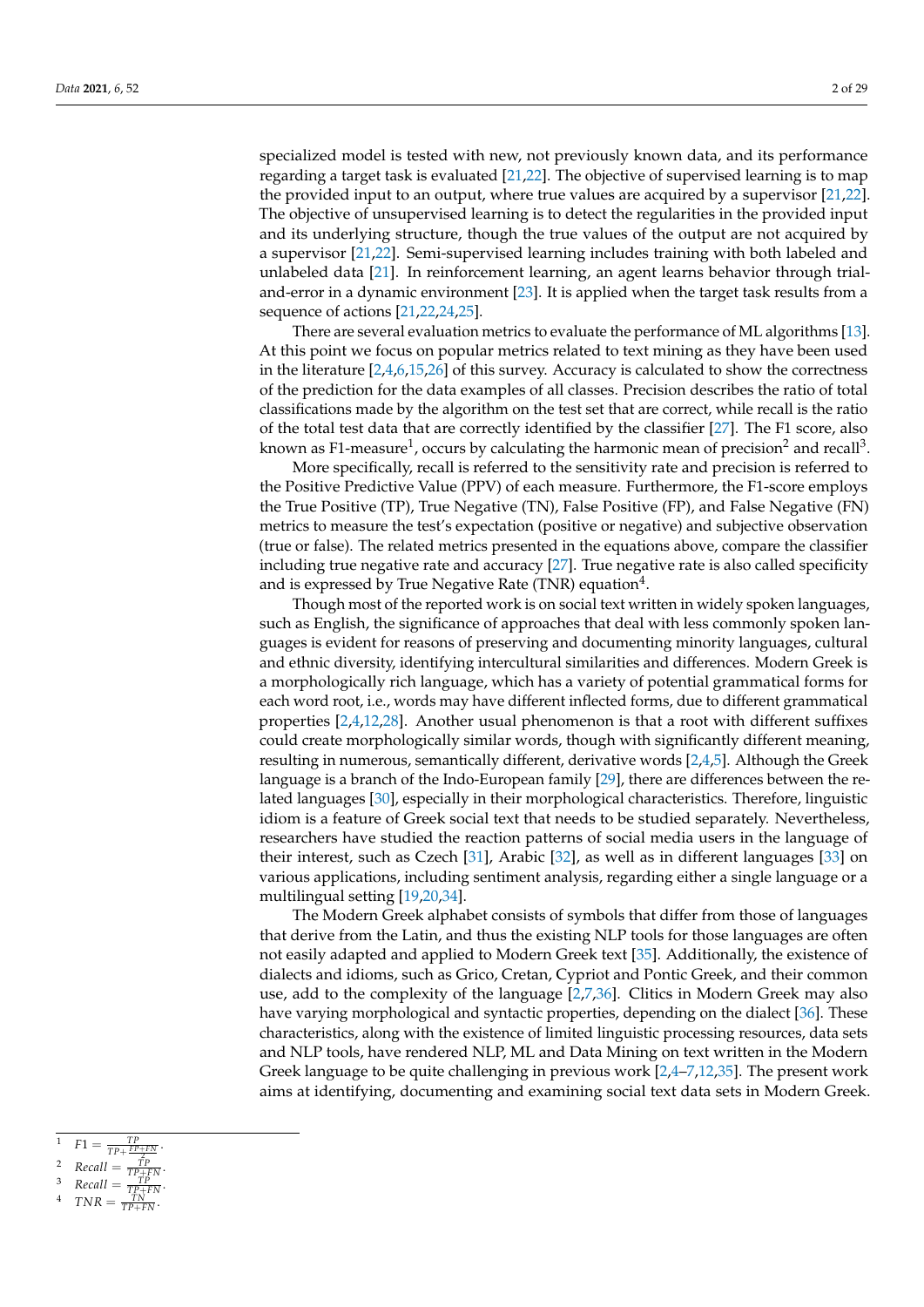State-of-the-art mining techniques and applications on social text that target Modern Greek are also identified and examined in this work, focusing on the arising challenges and the potential for future research in the specific less widely spoken language.

The structure of this paper is the following: Section [2](#page-2-0) discusses the recent literature on linguistic and behavioral patterns, regarding both linguistic patterns analysis (Section [2.1\)](#page-2-1) and offensive behavior and language detection (Section [2.2\)](#page-11-0). Section [3](#page-16-0) analyzes the recent literature on opinion-mining, regarding both politics and voting analysis (Section [3.1\)](#page-16-1) and marketing and business analysis (Section [3.2\)](#page-20-0). Sections [4](#page-22-0) and [5](#page-24-0) discuss the findings, conclude the paper and outline guidelines for future work. All abbreviations are presented at the end of the document.

#### <span id="page-2-0"></span>**2. Linguistic and Behavioral Patterns**

The identification of patterns in data has been a demanding task in the context of social text, mainly due to its unstructured nature, rich morphology and increasing volume [\[2](#page-26-6)[,4](#page-26-9)[,7](#page-26-1)[,10,](#page-26-7)[11,](#page-26-13)[13–](#page-26-14)[16\]](#page-26-11). Several researchers have focused on the identification of linguistic and/or behavioral patterns of interest in social text data. The most commonly used process is the following: At first, the data are collected from the social web, usually by a web scraper or through an Application Programming Interface (API). Then, they are preprocessed, including normalization and transformation, and encoded into a data set with a form and structure suitable for the stage of processing; the implementation of Data Mining and NLP techniques. At the next stage, experiments with the data set and several ML algorithms are conducted. Finally, the results are interpreted and the performance of the algorithms is evaluated.

In this Section, the recent literature on linguistic and behavioral patterns is discussed, regarding both linguistic patterns analysis (Section [2.1\)](#page-2-1) and offensive behavior and language detection (Section [2.2\)](#page-11-0).

#### <span id="page-2-1"></span>*2.1. Linguistic Patterns Analysis*

There are several approaches that have attempted to identify, analyze and extract linguistic patterns by developing and using various NLP tools [\[2](#page-26-6)[,12\]](#page-26-16). Other work focuses on the creation of corpora from various linguistic contexts to apply either classification [\[7\]](#page-26-1), or machine translation [\[37\]](#page-27-17). Additionally, there are certain approaches that have explored argument extraction and detection from text corpora [\[13–](#page-26-14)[15\]](#page-26-8). Another approach attempted authorship attribution and author's gender identification for bloggers [\[10](#page-26-7)[,11\]](#page-26-13). An overview of the recent literature regarding linguistic patterns analysis, which is discussed in this subsection, is shown in Tables [1](#page-3-0) and [2.](#page-5-0)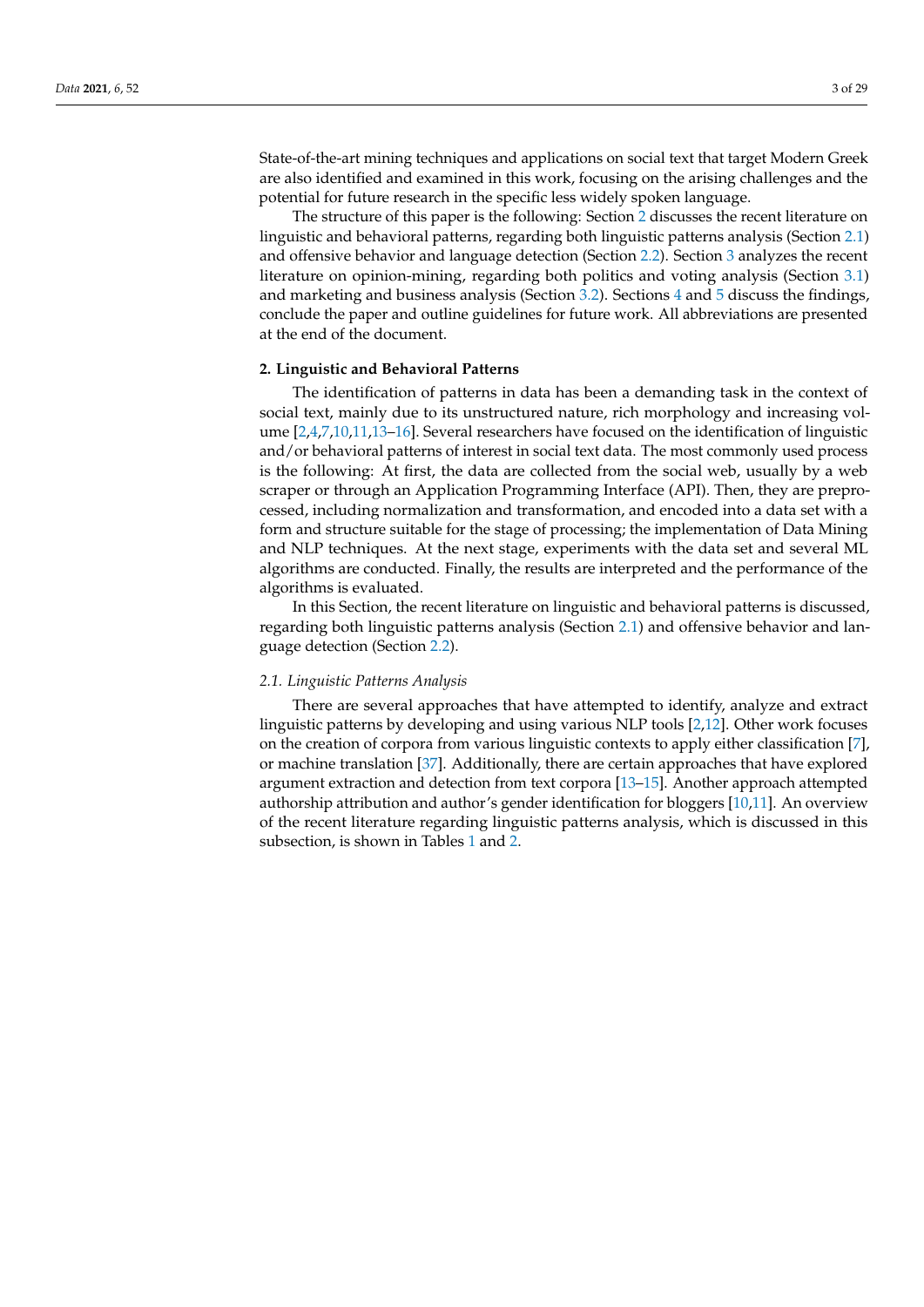<span id="page-3-0"></span>

| Paper  | Social Media                         | Data                                                                                                   | <b>Methods</b>                                                                                                                                                          | <b>Tool</b>                                                |
|--------|--------------------------------------|--------------------------------------------------------------------------------------------------------|-------------------------------------------------------------------------------------------------------------------------------------------------------------------------|------------------------------------------------------------|
| $[2]$  | Twitter                              | 2405 tweets<br>31,697 tokens (April 2019)                                                              | tokenization, normalization,<br>encoding, annotation                                                                                                                    | POS tagger                                                 |
| $[12]$ | Twitter                              | 4,373,197 tweets<br>30,778 users<br>54,354 hashtags (April 2008–November 2014)                         | automated & manual rating,<br>removal: stop words & tone marks,<br>stemming, uppercase                                                                                  | Sentiment analysis lexicon                                 |
| $[7]$  | Twitter<br>Facebook<br>forums, blogs | 1039 sentences<br>7026 words (Cypriot Greek)<br>7100 words (Modern Greek) (March-April 2018)           | anonymization, manual annotation,<br>removal: tabs, newlines, duplicate punctuation,<br>insertion: spaces, n-grams, encoding, tokenization                              | Bidialectal classifier                                     |
| $[37]$ | <b>MOOC</b>                          | multilingual corpus<br>course forum text<br>quiz assessment text<br>subtitles of online video lectures | conversion into plain text,<br>removal: special characters, non-content lines,<br>multiple whitespaces, tokenization, sentence segmentation,<br>special elements markup |                                                            |
| $[13]$ | Twitter, news<br>blogs, sites        | 204 documents<br>16,000 sentences:<br>760 argumentative                                                | manual annotation, tokenization, sentence splitting,<br>POS tagging, feature selection, gazetteer lists, lexica, TF-IDF                                                 |                                                            |
| $[14]$ | Twitter, news<br>blogs, sites        | 204 documents<br>16,000 sentences:<br>760 argumentative<br>comparison with NOMAD data set              | manual annotation, tokenization, sentence splitting,<br>POS tagging, feature selection, gazetteer lists, lexica, TF-IDF                                                 |                                                            |
| $[15]$ | Twitter<br>Facebook<br>news, blogs   | 1st: 77 million documents<br>2nd: 300 news articles,<br>1191 argumentative segments                    | POS tagging, cue words, distributed representations of words, -<br>feature extraction, sentiment analysis, lowercase                                                    |                                                            |
| $[10]$ | Blogs                                | 1000 blog posts<br>406,460 words (September 2010-August 2011)                                          | stylometric variables, character & word uni-grams,<br>bi-grams, tri-grams, feature extraction                                                                           | Authorship attribution &<br>author's gender identification |
| $[11]$ | Twitter                              | 45,848 tweets                                                                                          | removal: stop words, encoding: Bag-of-Words, TF-IDF                                                                                                                     | Author's gender identification                             |

**Table 1.** Overview of the literature (linguistic patterns analysis). Social media, data sets and corpora, methods applied on data, and the resulting tool.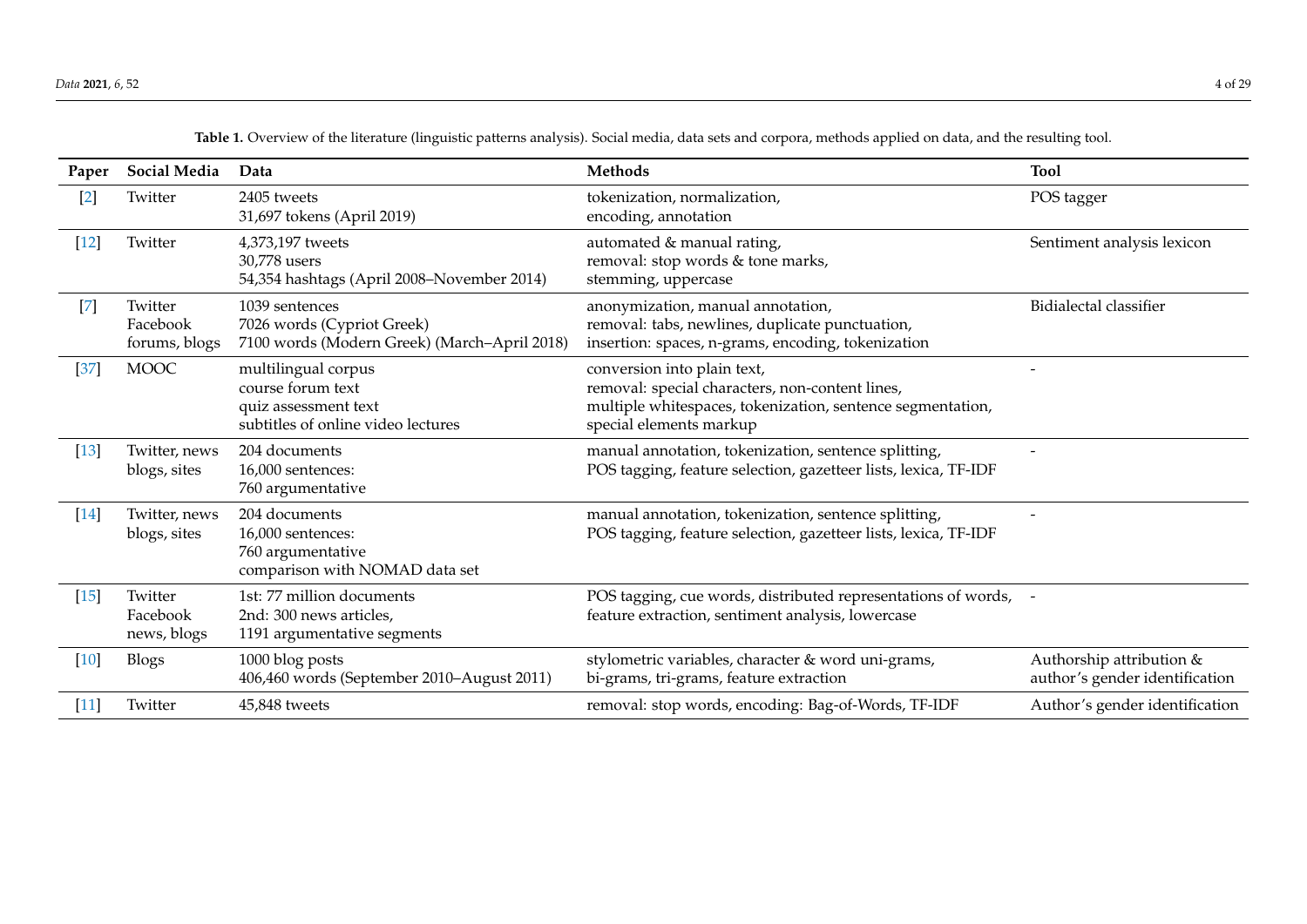| Paper  | Algorithms                     | <b>Results</b>        | Contribution                                                                                                                                                                                                                                              | <b>Open Issues</b>                                                                                                                                                                                                                                       |
|--------|--------------------------------|-----------------------|-----------------------------------------------------------------------------------------------------------------------------------------------------------------------------------------------------------------------------------------------------------|----------------------------------------------------------------------------------------------------------------------------------------------------------------------------------------------------------------------------------------------------------|
| $[2]$  | Naive Bayes<br>ID <sub>3</sub> | accuracy up to 99.87% | 1st data set for Greek social text<br>1st tag set<br>1st supervised POS tagger                                                                                                                                                                            | larger data sets<br>data from different social media<br>syntactic & semantic analysis tools<br>linguistic diversity by region<br>tracking controversial events &<br>mapping connections with users                                                       |
| $[12]$ | Pearson Kendall<br>correlation | sentiment correlation | public benchmark data set<br>set of intensity rated tweets<br>automated method for detecting<br>intensity (tweets & hashtags)<br>temporal changes in intensity (hashtags)                                                                                 | lexicon for social text<br>more linguistic data<br>larger data set & number of raters                                                                                                                                                                    |
| $[7]$  | Naive Bayes, SVM, LR           | 95% mean accuracy     | 1st classifying Greek dialects in social text<br>bidialectal corpus & classifier<br>most informative features                                                                                                                                             | applications in social media moderation<br>and academic research<br>larger corpus including POS<br>detecting dialects prior to online translation<br>extension with Greeklish, Pontic & Cretan Greek<br>distinction between Katharevousa & Ancient Greek |
| $[37]$ |                                |                       | multilingual parallel corpus to train, tune,<br>test machine translation engines<br>translation crowd-sourcing experiment<br>examination of difficulties: text genre, language pairs,<br>large data volume, quality assurance,<br>crowd-sourcing workflow |                                                                                                                                                                                                                                                          |
| $[13]$ | LR, RF, SVM, CRF               | accuracy up to 77.4%  | 2-step argument extraction<br>novel corpus<br>most determinant features                                                                                                                                                                                   | more features & algorithms<br>testing of Markov models                                                                                                                                                                                                   |

**Table 2.** Overview of the literature (linguistic patterns analysis). Machine learning and other algorithms, experimental results, contribution, and open issues.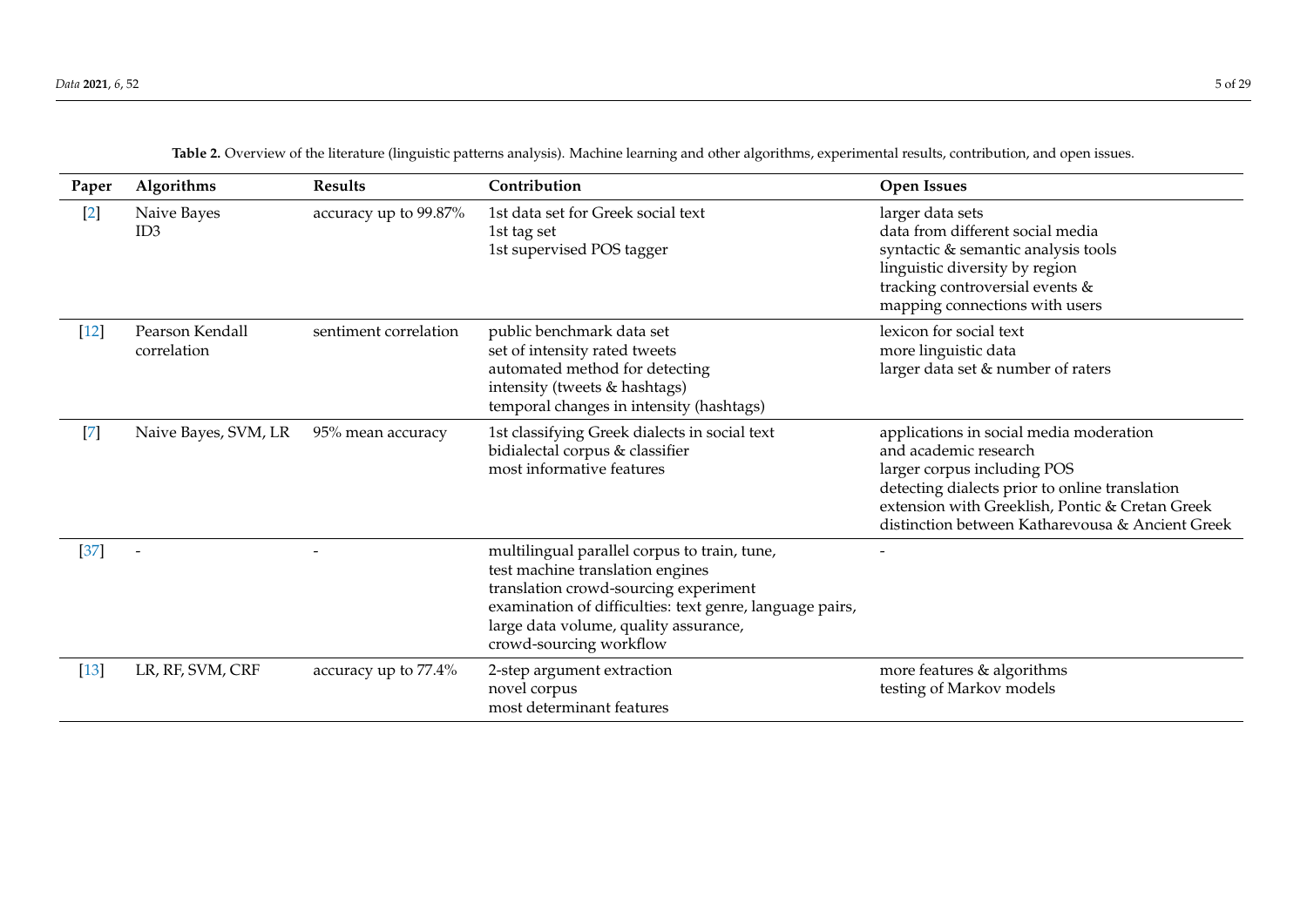<span id="page-5-0"></span>

| Paper  | Algorithms       | <b>Results</b>                                            | Contribution                                                                                                                                         | <b>Open Issues</b>                                                                                                                             |
|--------|------------------|-----------------------------------------------------------|------------------------------------------------------------------------------------------------------------------------------------------------------|------------------------------------------------------------------------------------------------------------------------------------------------|
| $[14]$ | LR, RF, SVM, CRF | accuracy up to 77.4%                                      | 2-step argument extraction<br>novel corpus<br>most determinant features                                                                              | more features & algorithms<br>testing of Markov models<br>comparing performance with approaches for English<br>experiments with unsampled data |
| [15]   | word2vec CRF     | up to 39.7% precision<br>27.59% recall<br>32.53% F1 score | semi-supervised multi-domain method<br>argument extraction<br>novel corpus                                                                           | extending the gazetteer lists<br>bootstrapping on CRF<br>more algorithms<br>patterns based on verbs and POS<br>grammatical inference algorithm |
| $[10]$ | <b>SVM</b>       | accuracy 85.4% & 82.6%                                    | tool for authorship attribution & author's gender<br>identification with many candidates<br>novel social text corpus<br>10 most determinant features |                                                                                                                                                |
| $[11]$ | <b>SVM</b>       | accuracy up to 70%                                        | novel, manually annotated, corpus<br>NLP framework for gender identification of the author                                                           | more featurescombining gender & age<br>neural networks                                                                                         |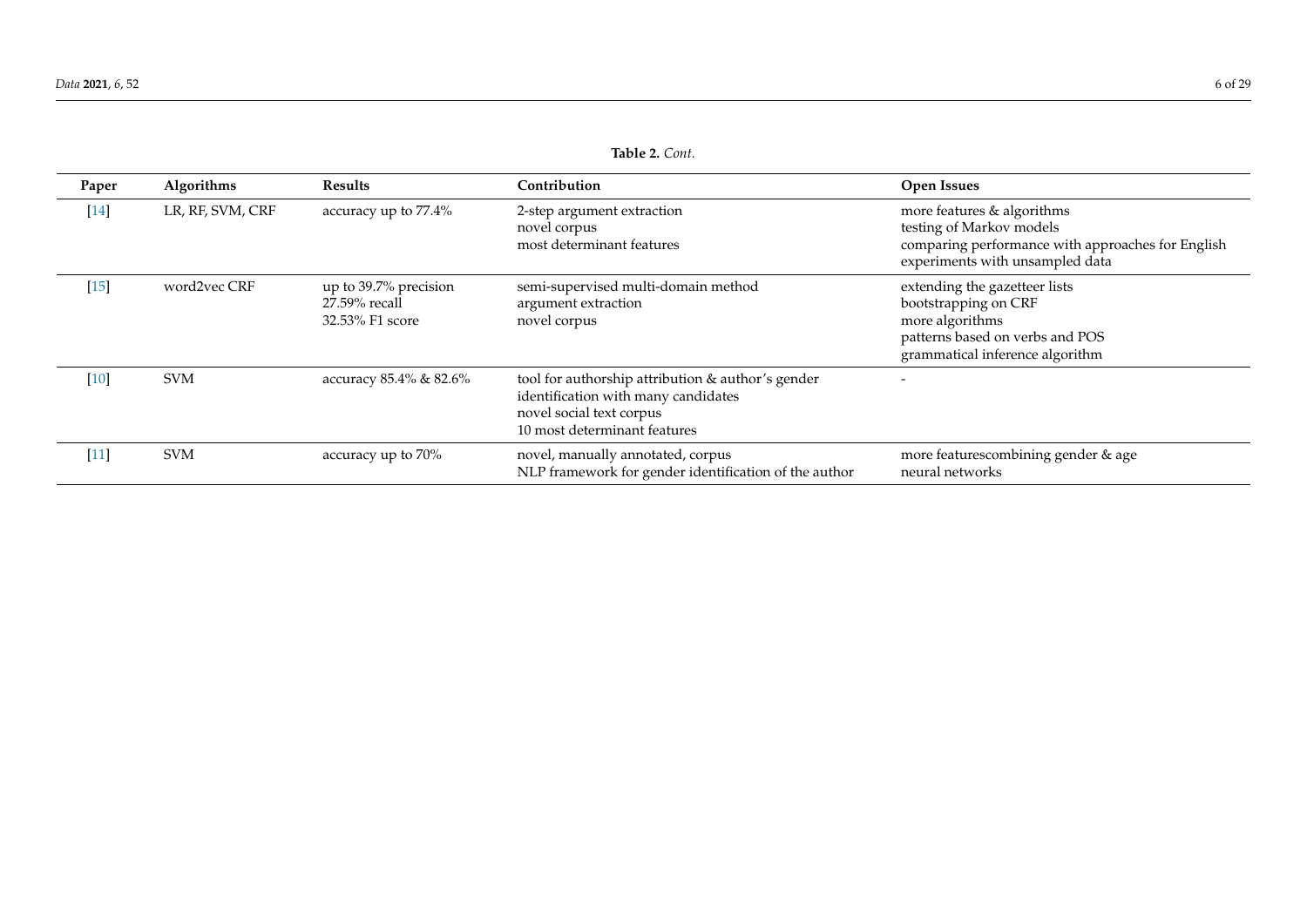#### 2.1.1. NLP Tools

In a previous approach, Nikiforos & Kermanidis [\[2\]](#page-26-6) created the first annotated data set for social text in Modern Greek (publicly available<sup>5</sup>), the first tag set for the annotation of this data set, regarding the Part-of-speech (POS) in Modern Greek, and developed the first supervised POS tagger for social text in Modern Greek, which achieved considerably high performance. The novel data set consisted of 2405 tweets from April 2019, tokenized in 31,697 separate tokens. Certain types of tokens (hyperlinks, punctuation marks, symbols, etc.) were replaced with code-words to be normalized. The data set was annotated manually according to the proposed tag set, which consisted of 22 distinct tags, including special tags for Twitter language specifics (hashtags, at-mentions, emoticons, hyperlinks).

Modern Greek grammars and a set of guidelines were provided to the annotators to aid them in their task, especially in ambiguous cases. During annotation, it was observed that traits of oral speech, gluing of two or more words, idioms and dialects were more common in tweets from unofficial accounts<sup>6</sup> than in those from public figures' accounts. The researchers provided a detailed description and disambiguation of the types of tokens and tags, and their respective frequencies. For the ML experiments, a learning example was created for each token, with its 3-letter suffix and its neighboring words (3 preceding and 3 following) and their respective tags as features, and its tag as the class, resulting in 31,697 learning examples, 13 features and 22 classes.

Experiments were conducted with 80% of the data set considered to be the training set and the remaining 20% considered to be the test set, using the RapidMiner Studio<sup>7</sup>. Naive Bayes classifier achieved 99.87% accuracy, precision from 96.6% to 100%, recall from 99.41% to 100% and F1 score from 98.27% to 100%. Punctuation marks, expressions, symbols, emoticons and interjections were classified correctly more easily compared to the other tags. The ID3 classifier achieved 99.44% accuracy, precision from 98.03% to 100%, recall from 96.09% to 100% and F1 score from 97.61% to 100%. Punctuation marks, expressions, symbols and emoticons were classified correctly more easily compared to the other tags. Hashtags were classified correctly less easily by both classifiers, as they may often be used in the place of any token.

Additionally, the wrong predictions of both classifiers were identified. In particular, both classifiers confused: articles and pronouns with similar suffixes, at-mentions and hashtags at the end of the tweet, conjunctions and adverbs or particles at the beginning of the tweet, adverbs and particles or pronouns or prepositions or verbs with similar suffixes, pronouns and particles or articles with similar suffixes, or prepositions or common nouns at the beginning of the tweet. This work, although rather pioneer in its nature, allowed also for several future optimizations, namely conducting experiments with a larger data set to address the issue of overfitting, creating data sets of social text in Modern Greek from different social networks, developing tools for syntactic and semantic analysis for this type of data, further exploring of the linguistic diversity of tweets according to geographic region, and tracking controversial events and mapping their connections with user accounts.

Kalamatianos et al. [\[12\]](#page-26-16) created a publicly available<sup>8</sup> benchmark data set of tweets written in Modern Greek, a set of manually rated tweets regarding sentiment intensity, and presented a method for automatic detection of the sentiment intensity of tweets, as well as of the sentiment rating of hashtags. They also examined the variations of the intensity of "Happiness" and "Anger" per hashtag through time in correlation with actual events. The novel data set consisted of 4,373,197 tweets from 30,778 users of the same user network (following-follower relationship), containing 54,354 distinct hashtags, which were collected from April 2008 to November 2014.

<sup>5</sup> [https://hilab.di.ionio.gr/index.php/en/datasets/,](https://hilab.di.ionio.gr/index.php/en/datasets/) (accessed on 15 November 2020).

Refers to accounts that are not directly related to specific individuals, usually public figures.

[https://rapidminer.com/,](https://rapidminer.com/) (accessed on 18 February 2021).

<sup>8</sup> [http://hashtag.nonrelevant.net/downloads.html,](http://hashtag.nonrelevant.net/downloads.html) (accessed on 18 February 2021).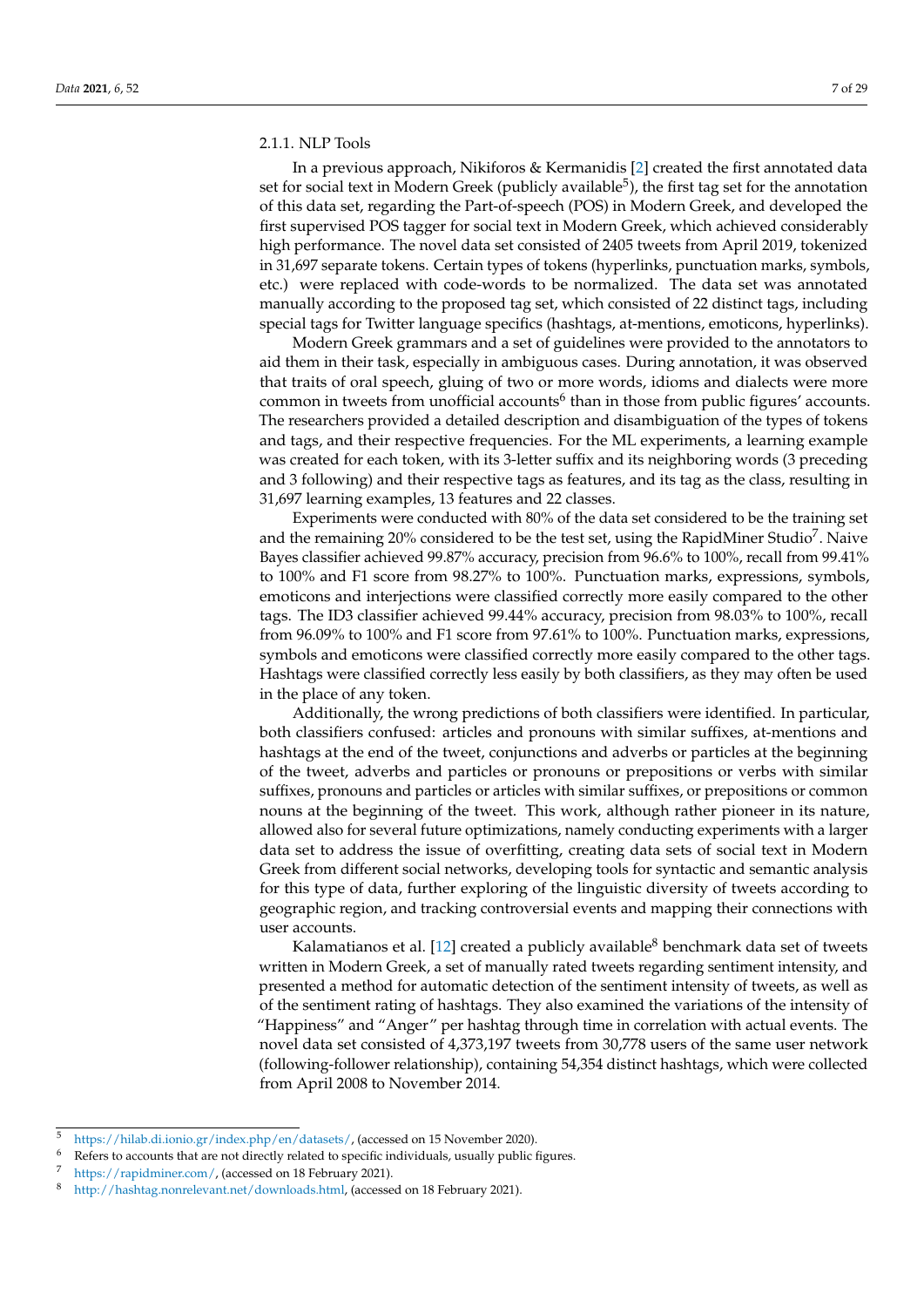In this framework, tweets were categorized according to the 41 most commonly used hashtags. During preprocessing, stop words and tone marks were removed, all letters were converted to uppercase and a stemmer was applied. Eventually, 6 sentiments were considered, namely: "Anger", "Disgust", "Fear", "Happiness", "Sadness" and "Surprise". The raters rated manually a subset of the data set, consisting of 681 tweets filtered by 10 hashtags, in a scale of 0 to 5 per sentiment. The inter-rater agreement was calculated by Pearson's linear correlation coefficient; it was moderate for "Fear" (0.415), "Happiness" (0.477), "Sadness" (0.530) and "Surprise" (0.398), while ratings for "Anger" and "Disgust" were not correlated (0.064 and −0.034, respectively), due to the ambiguity caused by the use of sarcasm.

The Greek Sentiment Lexicon, consisting of 2315 entries along with metadata about the tone, the POS, the objectivity and the emotional content of each word, was used for the automated rating. Both the inter-rater agreement and the pairwise correlation of the sentiments were calculated by Pearson's linear correlation coefficient; "Anger" was highly correlated with "Disgust" (0.827) and "Happiness" was highly correlated with "Surprise" (0.558). However, merely 11.7% of the words of tweets existed in the lexicon. The tweet sentiment rating was calculated with 4 formulae, which combined tweet and lexicon information. The hashtag sentiment rating was calculated with 2 formulae, which combined tweet and hashtag information. Both types of rating were evaluated by comparing the automated rating to the raters' rating with the Pearson and the Kendall correlation; "Sadness" and "Surprise" were not correlated, the correlation was fair for "Happiness" and moderate for "Fear". The researchers examined the variations of the intensity of "Happiness" and "Anger" through time for specific hashtags, by calculating daily the quadratic mean of sentiment words per tweet. The proposed approach leaves room for optimization among the tasks of developing a lexicon specialized for social text, considering more linguistic data (e.g., POS, emoticons, punctuation), extending the benchmark data set and increasing the number of raters to improve the results for "Anger" and "Disgust", as well as further evaluating sentiment variations through time.

## 2.1.2. Linguistic Classification and Corpora

In the field of linguistic classification, Sababa & Stassopoulou [\[7\]](#page-26-1) were the first to attempt Greek dialect classification, by distinguishing Cypriot Greek from Modern Greek social text. They created a bidialectal corpus of social text, developed a classifier, by extracting n-gram features and testing multinomial Naive Bayes, Logistic Regression and Support Vector Machine (SVM), and discovered the most informative features. The corpus and the source code for collecting the data and building and testing of the classifiers, are publicly available<sup>9</sup>. The corpus data consisted of 1039 sentences, manually annotated, and collected by filtering posts and comments from Twitter, Facebook, forums and blogs from March to April 2018. Cypriot Greek data and Modern Greek data contained 7026 words and 7100 words, respectively.

All data were anonymized, while Greek text written in Latin letters (Greeklish), or containing any numbers or Latin letters, or using Cypriot diacritics was not considered. During preprocessing, consecutive whitespaces were replaced by a single space, to remove tabs and newlines, duplicate consecutive punctuation marks were removed, and spaces were inserted where necessary. The sentences were extracted with NLTK's sentence tokenizer, while hyperlinks, Hypertext Markup Language—HTML entity references, Twitter-specific tags and keywords, punctuation and Unicode characters were removed, and all letters were converted to lowercase. The study of the most commonly used words, n-grams and characters showed notable differences between the two dialects; the 10 most frequent uni-grams and bi-grams were unique to Cypriot Greek, and the most frequent characters, as well as word order and syntax, were different.

[https://github.com/hb20007/greek-dialect-classifier,](https://github.com/hb20007/greek-dialect-classifier) (accessed on 15 November 2020).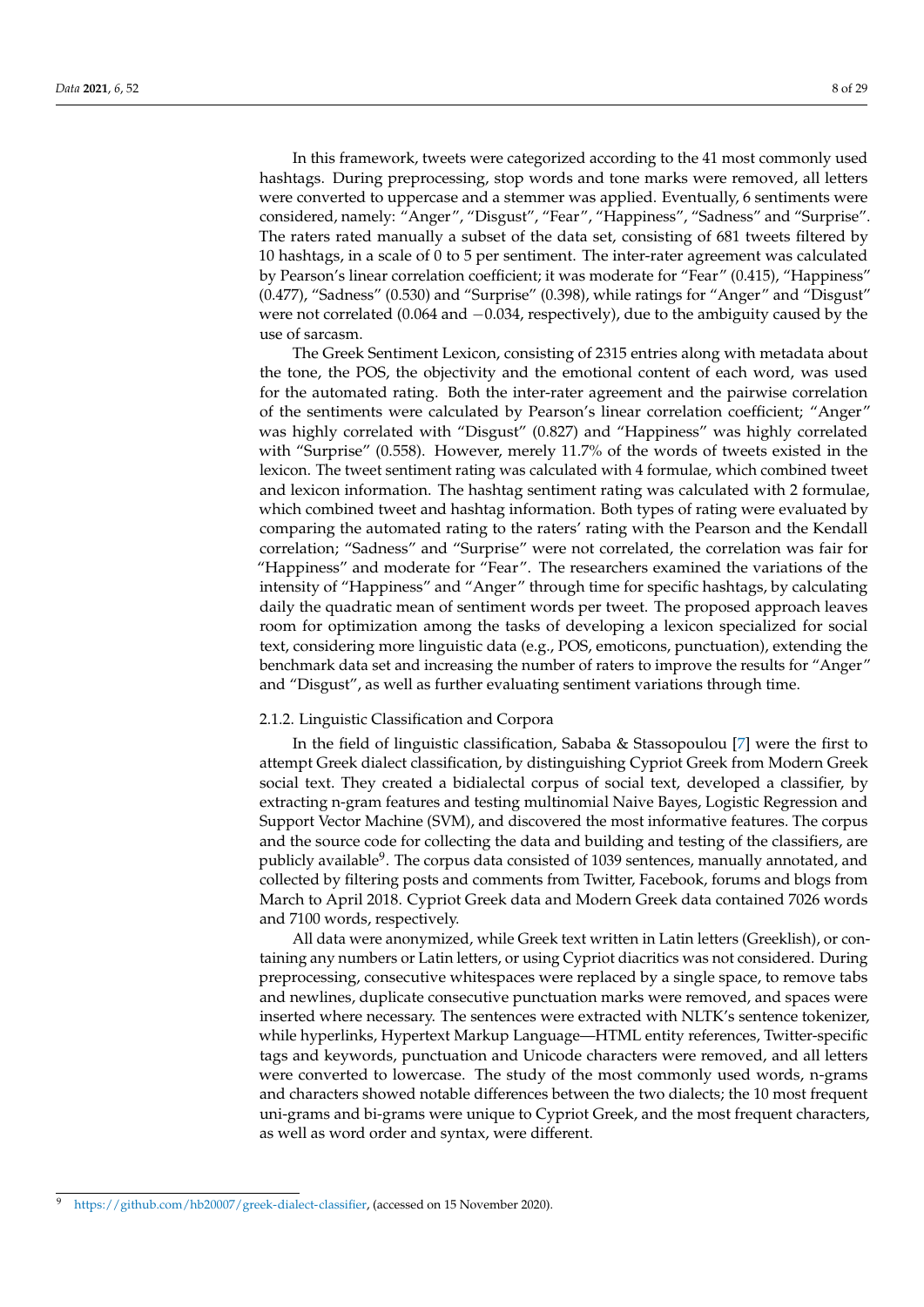During feature extraction, word uni-grams and bi-grams, and padded character unigrams, bi-grams and tri-grams (to indicate prefix or suffix of the word) were extracted from the sentences with nltk.ngrams, and encoded in feature vectors with Scikit-learn<sup>10</sup> to address overfitting. A total of 80% of the data was considered to be the training set and the remaining 20% was considered to be the test set. Multinomial Naive Bayes, SVM and Logistic Regression were built, trained and tested with Scikit-learn. The training-testing process for each classifier was repeated for 5 times with different partitions and the mean accuracy was calculated. The best results were obtained with multinomial Naive Bayes (95% mean accuracy, 96% F1 score), compared to SVM and Logistic Regression (92% and 94% mean accuracy, respectively). Experiments with different feature subsets were also conducted, the main results being: character n-gram features with padding were significant for the successful classification, word uni-gram and bi-gram features improved accuracy, while ignoring infrequent words did not improve accuracy.

Additionally, the researchers discovered which features were more informative (highest weights) for multinomial Naive Bayes and thus determinant for the classification; Cypriot Greek features had higher weight. Error analysis highlighted the need for a larger data set with POS features. All in all, this research work may be further extended by applying the proposed classifier in the framework of social media moderation and academic research, using the classifier to identify the dialect prior to online translation, by creating a larger data set with POS features, and by developing an extension for including Greeklish, Pontic and Cretan Greek, by distinguishing between Katharevousa and Ancient Greek.

Under a different perspective, Sosoni et al. [\[37\]](#page-27-17) created a multilingual parallel corpus to train, tune and test machine translation engines, and conducted a translation crowdsourcing experiment. They examined the difficulties regarding the text type, the vast volume of data, the number of language pairs, the quality assurance, and the crowdsourcing workflow issues. The corpus consisted of informal text (course forum text) and formal text (quiz assessment text, subtitles of online video lectures) written in 11 distinct languages, including Modern Greek, from Massive Open Online—MOOC type courses (Iversity.org, Videolectures.NET, Coursera, QED) of various topics.

During the preparation stage, all data were converted into plain text (UTF- $8^{11}$  encoded) with UNIX-based shell and Python scripts, and special characters, non-content lines, and multiple whitespaces were removed. Then, the data were tokenized and segmented<sup>12</sup> to words or punctuation, and sentences, respectively. Certain special elements that were not considered for translation (e.g., URLs, emoticons) were marked up with tags. The CrowdFlower<sup>13</sup> platform was used to translate both formal and informal educational content segments in English to both low- and high-resource languages, in combination with quality measures and features. A total of 2050 workers contributed to the translation (March to June 2017), according to given guidelines regarding linguistic and formatting ambiguities. The accuracy of each worker was evaluated, to ensure high quality translations, and accurate workers were labeled as trusted. The formal text consisted mainly of domain specific terms and scientific formulae, making the translation process quite challenging for the workers, and subtitles, which contained spontaneous speech features (e.g., unfinished sentences, elliptical formations, repetitions, interjections). The tuning and testing set consisted of 5000 segments, translated by 2 to 3 workers per target language. Regarding Modern Greek, over 70,000 segments were translated, a significant amount, considering it is a low-resource language. Less than 5000 judgements were not trusted, while 90% of the workers originated from Greece.

<sup>&</sup>lt;sup>10</sup> [https://sklearn.org/,](https://sklearn.org/) ( accessed on 15 November 2020).

Unicode Transformation Format.

<sup>12</sup> [https://github.com/mixstef/tramooc,](https://github.com/mixstef/tramooc) (accessed on 19 November 2020).

<sup>13</sup> [https://appen.com/,](https://appen.com/) (accessed on 19 November 2020).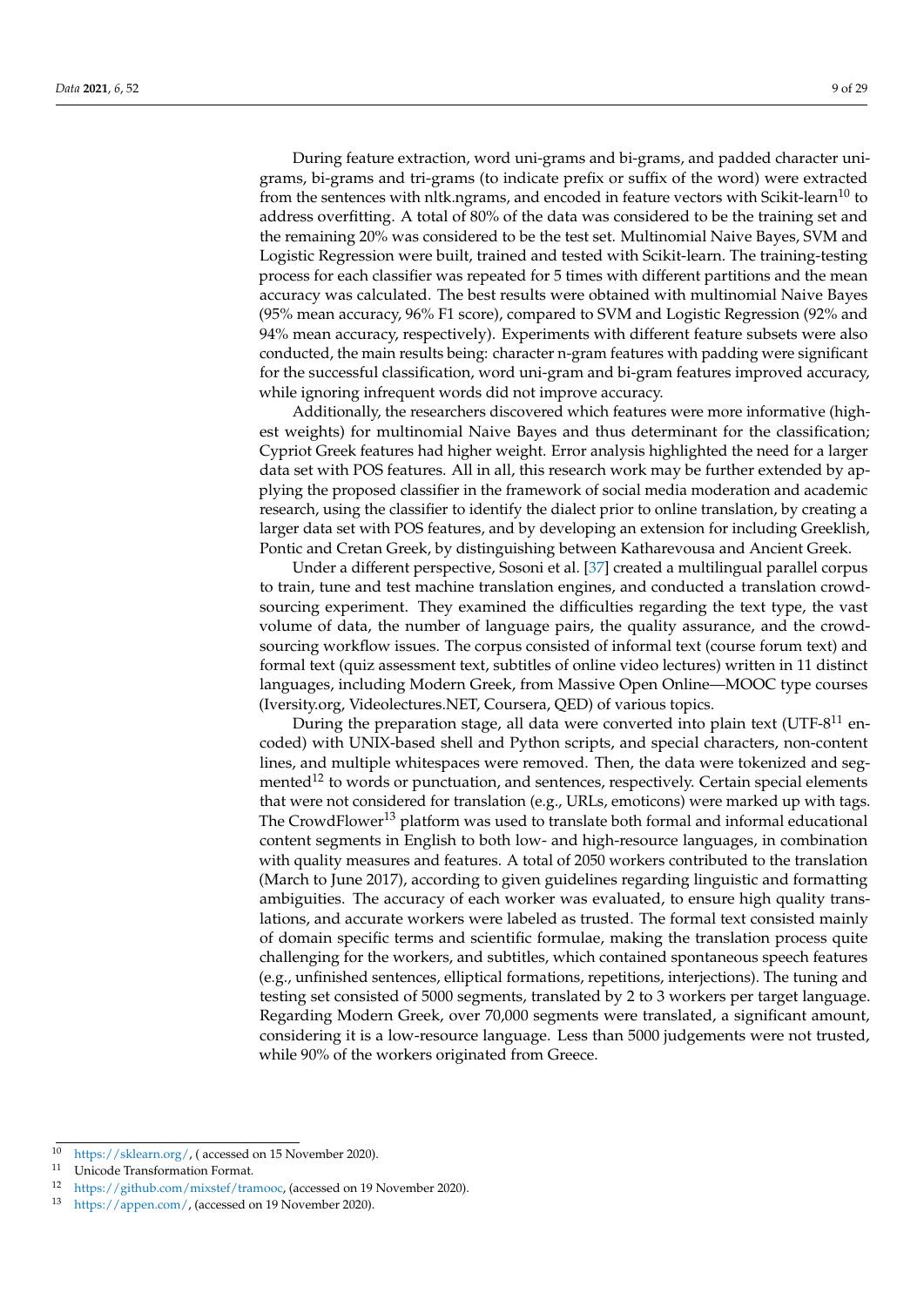#### 2.1.3. Argument Extraction

Goudas et al. [\[13\]](#page-26-14) proposed a two-step methodology for argument extraction from social text written in Modern Greek. The corpus consisted of 204 documents (16,000 sentences: 760 argumentative), manually annotated and written in Modern Greek, collected from Twitter, news, blogs and sites, and concerned renewable energy sources. Domain entities represent the claims, and educational content segments in favor or against them. The Ellogon [\[26\]](#page-27-6) language engineering platform was used for tokenization, sentence splitting, POS tagging, as well as for the generation of feature vectors. The first step of the proposed methodology was the classification of the sentences into those which contained arguments and those which did not, with supervised learning algorithms in Waikato Environment for Knowledge Analysis (WEKA)<sup>14</sup>, such as Logistic Regression, RF, SVM and Naive Bayes. The goal of this step was to identify which features of the sentences, from both the state-of-the-art literature (10 features: position, comma token number, connective number, verb number, number of verbs in passive voice, cue words, domain entities number, adverb number, word number, and word mean length) and the novel features of social text (5 features: adjective number, entities in previous sentences, cumulative number of entities in previous sentences, ratio of distributions, and distributions over uni-grams, bi-grams, tri-grams of POS tags), achieved the best classification results.

The second step was the identification of the exact fragments of sentences that contained arguments with Conditional Random Fields (CRF) in Ellogon. The feature set consisted of the words in the argumentative sentences, gazetteer lists of entities according to topic, as well as of indicator sentences and cue words, and verb and adjective lexica by Term Frequency-Inverse Document Frequency (TF-IDF) between the argumentative and the non-argumentative sentences. Baseline classifiers with 10-fold cross-validation showed poor results for both steps. For the first step, Logistic Regression, RF, SVM and Naive Bayes were evaluated both with 10-fold cross-validation on a sampled, balanced data set (Logistic Regression: up to 77.4% accuracy, 77.4% precision and 77.3% recall), and with splitting the initial data set in 70% training set and in 30% unsampled test set (49% accuracy). For the second step, the data set consisted of sentence segments that contained arguments and the CRF achieved 62.23% precision, 32.43% recall and 42.37% F1 score with 10-fold cross validation.

In a more recent work of the same authors [\[14\]](#page-26-25), they applied their two-step methodology for argument extraction from social text written in Modern Greek as a module to the NOMAD<sup>15</sup>, a platform for policy making. They compared the results of their previous work with those of experiments conducted with a data set extracted from NOMAD. The researchers made several suggestions for future work: (a) examining more features, such as verbal tense and mood, for the first step to improve accuracy, (b) experimenting with more sophisticated ML algorithms for argument identification, (c) testing Markov models and additional features for the argumentative segment extraction, (d) comparing performance with the state-of-the-art approaches for English, and (e) conducting experiments with unsampled data.

Sardianos et al. [\[15\]](#page-26-8) attempted the identification of Modern Greek social text segments that contained arguments, by creating a novel, manually annotated corpus<sup>16</sup> and applying semi-supervised learning with CRF. The proposed approach focused mostly on e-Government and the policy making domain. The data consisted of text written in Modern Greek, and originated from Twitter, Facebook, news and blogs, including various topics (e.g., politics, economics, culture, sports). Several features were extracted (words, POS tags, cue words, distributed representations of words, sentiment analysis). The first set of experiments were conducted with a word2vec model<sup>17</sup> to identify similar words and a

<sup>&</sup>lt;sup>14</sup> [http://www.cs.waikato.ac.nz/~ml/weka,](http://www.cs.waikato.ac.nz/~ml/weka) (accessed on 23 December 2020).

[http://nomad-project.eu/en,](http://nomad-project.eu/en) ( accessed on 23 December 2020).

<sup>&</sup>lt;sup>16</sup> Only the corpus containing news can be redistributed for research purposes.<br><sup>17</sup> A toobnique for NU P that employe a two-layer poural net that processes to the

<sup>17</sup> A technique for NLP that employs a two-layer neural net that processes text by creating a vector of real numbers to represent a word.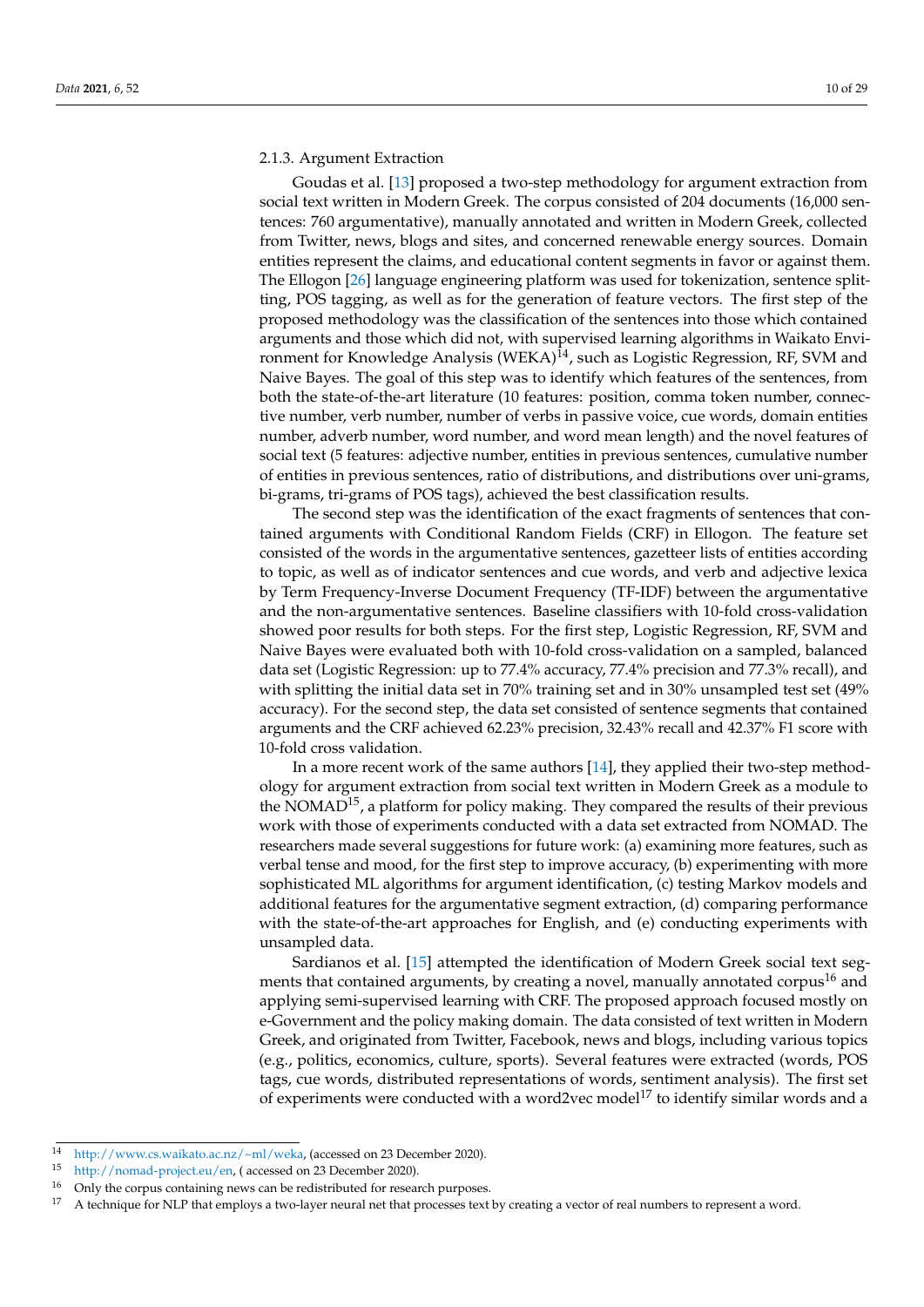corpus, consisting of 77 million documents. All letters were converted to lowercase. The obtained results highlighted that data from news and blogs produced more fine-grained and efficient models, compared to those produced by data from Facebook and Twitter, which are more unstructured and noisier, and their vocabulary was not always relevant to a specific topic.

In this work, CRF with 10-fold cross-validation is implemented as a basic validation mode, thus setting a benchmark for model's performance and for selecting the characteristics (features) that enhance its performance. Knowing the context can provide higher accuracy. During the first phase achieving the optimal performance is not required, but rather providing a baseline performance of a simple model. Sardianos et al. used the Beginning—Inside—Outside—Unit (BILOU) representation; there are 5 different tags, corresponding to 5 different classes. More specifically, when 2 classes are used for classification, the metrics (Precision, Recall, F1) must be over 50% to outperform randomness. However, when 5 classes are used for classification, the threshold for randomness is set at 20%.

For the evaluation of the first set of experiments, a set of 20 words (not topic-specific) and a list of the 5 most similar words for each word, obtained from the word2vec model, were given to 2 human annotators. The inter-annotator agreement was 0.825 for entities and 0.850 for cue words, concluding that word2vec could contribute to the expansion of the cue word lexica. The second set of experiments was conducted with CRF and distributed representations of words and a novel, manually annotated corpus, consisting of annotated segments that include arguments from 300 news articles. Two annotators with specific instructions identified positive and negative claims from 150 articles each. When 150 articles in total were annotated (first stage of annotation), pre-annotation was applied, with CRF detecting 4524 segments. At the second stage of annotation, the annotators had to evaluate the segments detected by the CRF as argumentative, as well as to revise their annotations and correct any errors. The final corpus consisted of 1191 argumentative segments.

For the evaluation of the second set of experiments, the CRF model was tested with 10-fold cross-validation and words and POS tags as features. Each token of each sentence was classified either as the beginning of or internal to or the ending of the argument, or as external of the argument. The best results were obtained with 2 or 5 words used as context, achieving up to 39.7% precision, 27.59% recall and 32.53% F1 score. The researchers made several suggestions for future work: (a) extending the gazetteer list of entities and cue words, (b) applying bootstrapping techniques on CRF, (c) experimenting with different classification algorithms, and d. extracting patterns based on verbs and POS and applying a grammatical inference algorithm.

## 2.1.4. Authorship Attribution and Gender Identification

Mikros [\[10\]](#page-26-7) created a tool for authorship attribution and author's gender identification with many candidates, with a novel social text corpus written in Modern Greek from September 2010 to August 2011. They also identified the 10 most determinant features for the author's gender identification, as well as for the authorship attribution. The corpus consisted of 1000 blog posts (50 blog posts per author) or 406,460 words, of the topic personal affairs; posts of 10 male and 10 female authors were considered. Several standard stylometric variables, regarding vocabulary richness, word length, and letter frequencies, and the 300 most frequent character and word uni-grams, bi-grams and tri-grams were calculated. As a result, the final feature set consisted of 1356 features. SVM with 10-fold cross-validation achieved 82.6% accuracy for the author's gender identification, and 85.4% accuracy for the authorship attribution. They concluded that the performance is excellent for up to 4 candidates, author gender was identified by syntactic and morphological patterns, and authorship was connected to specific high-frequency words.

Baxevanakis et al. [\[11\]](#page-26-13) created a novel, manually annotated, social text corpus<sup>18</sup> written in Modern Greek and presented an NLP framework for gender identification of the

Corpus and code can be provided upon request.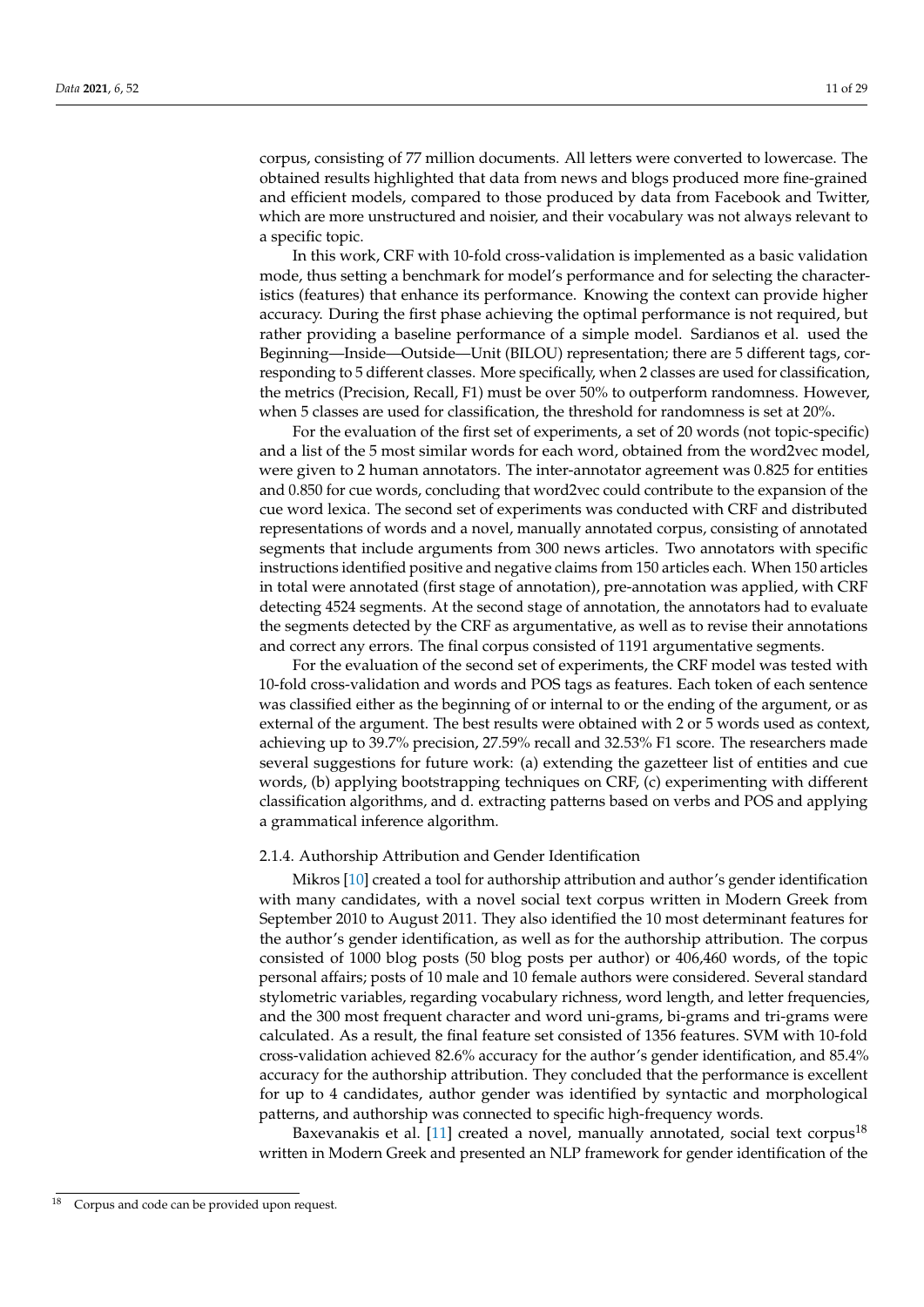author. The data originated from a random population of Twitter users; 463 authors with 99.023 mean number of tweets per author, resulting in 45,848 tweets. Regarding annotation, in the cases of annotator disagreement about the gender of the author, the specific author and their tweets were removed from the data set. During the preprocessing stage, the stop words were removed. Bag-of-Words<sup>19</sup> was used for the encoding. The feature set consisted of 6 features, containing information regarding Twitter handle, name and gender of the author, Twitter issued profile identification number, and tweet link and text. The experiments were conducted with both balanced and imbalanced data, using the scikitlearn python library, and included multinomial Naive Bayes, SVM, k-Nearest Neighbor (kNN) and Random Forest (RF). SVM and TF-IDF showed the best results, achieving up to 70% accuracy. The researchers made several suggestions for future work: (a) using more features, e.g., image data, statistics of tweeting behavior, (b) combining gender and age, and (c) experimenting with neural networks.

#### <span id="page-11-0"></span>*2.2. Offensive Behavior and Language Detection*

There are several approaches that have attempted to detect and analyze bullying and aggressive behavior in Virtual Learning Communities (VLCs) [\[4,](#page-26-9)[16,](#page-26-11)[17\]](#page-26-26). Other work focuses on offensive language identification and analysis in tweets [\[6,](#page-26-10)[18\]](#page-26-12). An overview of the recent literature regarding offensive behavior and language detection, which is discussed in this subsection, is shown in Tables [3](#page-14-0) and [4.](#page-15-0)

#### 2.2.1. Bullying in VLCs

Nikiforos et al. [\[4\]](#page-26-9) were the first to study the influence of VLCs on behavior modification regarding bullying, with a NLP and ML framework for automatic detection of aggressive behavior and bullying in Modern Greek text and authentic humanistic data collected under real conditions, addressed to teachers for aiding them to intervene when necessary. More specifically, they examined if the behavior of individuals that bullied in their Physical Learning Community (PLC) could be modified, when integrated in a VLC. The PLCs were virtualized with the Wikispaces web-based collaborative learning environment, and artifacts and dialogues were collected from its log files. Two VLCs were examined; VLC-1 was created of a PLC of 16 (K-12) classmates of 5 years, including learners with previously observed aggressive behavior, and VLC-2 was created of 21 classmates of over 6 years and a group of 9 learners, members of VLC-1, who had displayed aggressive behavior. VLC-1 was used for 7 months as a place for communication and collaboration for its learners and 2 teachers with active and instructive role, including creation and sharing of artifacts (e.g., videos, documents, presentations, pictures). VLC-2 had as a specific goal the conducting of an educational cultural project for 4 months, on a cultural topic selected by the learners, with 2 teachers with active and instructive role and 10 groups of 3 learners each, one of them being a learner of VLC-1 with aggressive behavior. Each group searched for information and created artifacts about a subtopic. Hybrid learning was the selected method, allowing collaboration either in the PLC and activities (e.g., museum visits) or mainly through the VLC, since offline interaction had positive impact on bonding.

Data preprocessing (data anonymization, segmentation in periods, letters to lowercase, tokenization, n-grams, removal of stop words, stemming, pruning of low/high-frequency terms, and length filtering) was conducted with the RapidMiner Studio and concerned the communication data of both VLCs, resulting in a data set consisting of 500 dialogue segments for VLC-1, and a data set consisting of 83 dialogue segments for VLC-2. One internal (active participant) annotator and one external annotator annotated each segment as "bullying" (1) or "no bullying" (0); regarding VLC-2, the agreement rate was 100% on none bullying instances, and regarding VLC-1, the agreement rate was 89%. The annotators also evaluated (scale 0–20): (a) the dialogues; their relevance regarding the topic, their effectiveness of communication, their number of threads, their linguistic quality, and their

<sup>19</sup> A multi-set of words based on a simplified representation for NLP and Information Retrieval.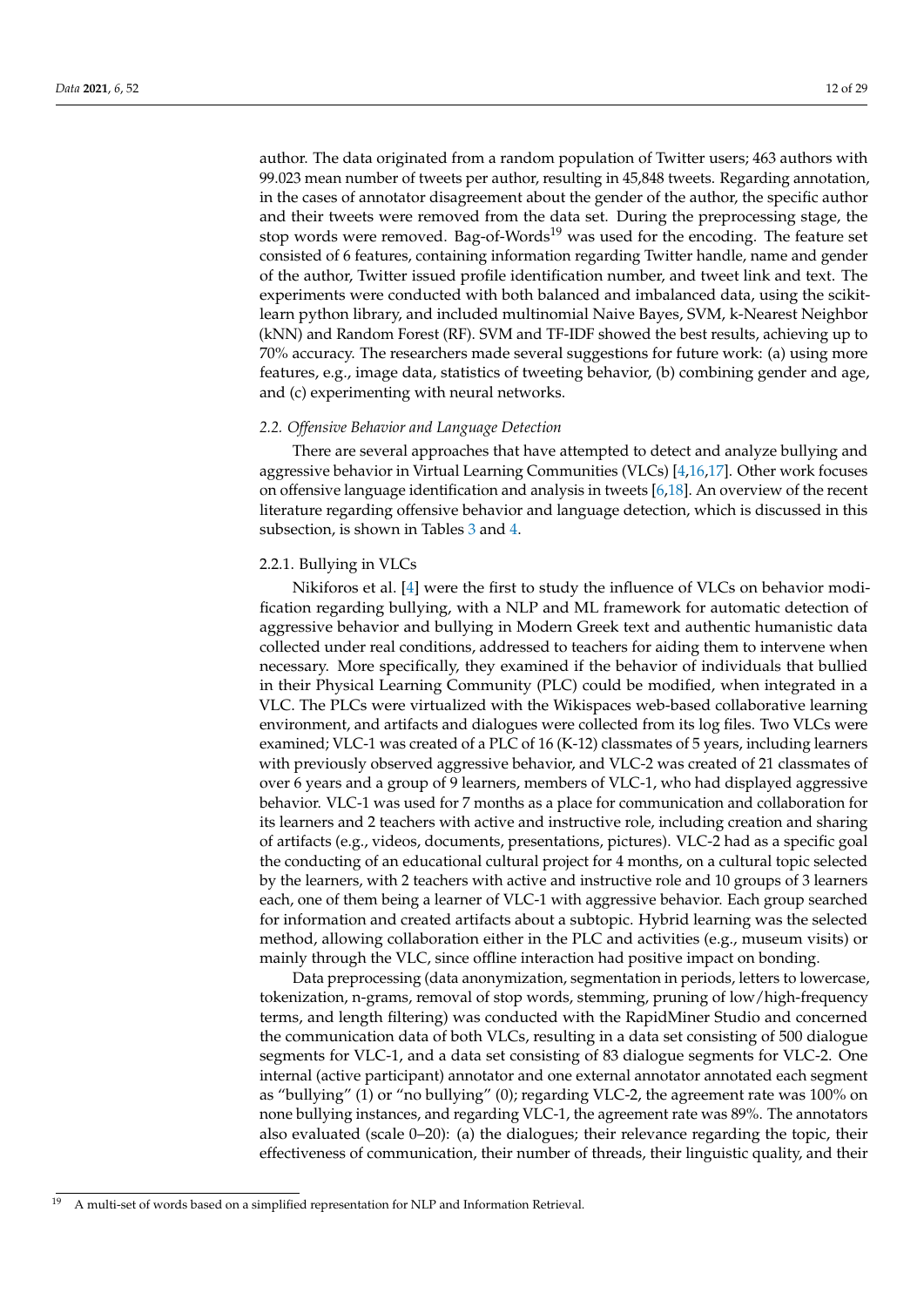semantic complexity (or simplicity), and (b) the artifacts; their relevance regarding the topic, their complexity (or simplicity), their quality and design, and their aesthetics.

Qualitative results showed that: (a) the participation was less in VLC-2 compared to VLC-1, due to inner speech; an indicator of the solid structure and robustness of a community, (b) there was no aggressive behavior in VLC-2, while in VLC-1 it was at a 15.4% rate, (c) teachers participation was at a 14% rate in VLC-1, and 43% in VLC-2, (d) regarding the artifacts, the mean value for VLC-1 was 4.25 and 15.82 for VLC-2, (e) low grades were observed for both VLCs; VLC-1 dialogues were irrelevant to the topic, and VLC-2 had a small amount of dialogues, and f. fear of non-acceptance could be the motivation for bullies to modify their behavior. ML experiments concerned VLC-1 (since VLC-2 had no bullying segments), and were conducted with Naive Bayes, Naive Bayes kernel, ID3, Decision Tree, feed-forward neural network, rule induction, and gradient boosted trees. The performance of all models was high; accuracy valid from 86.2% to 94.2%, precision from 88.65% to 99.53%, recall from 86.27% to 95.42%, and F1 score from 91.91% to 96.66%.

The effect of project-based activities on the aggressive behavior of the learners in VLCs was explored by the same authors in Nikiforos et al. [\[16\]](#page-26-11). Two PLCs (different from those of [\[4\]](#page-26-9)) were transformed into VLCs in the Wikispaces web-based collaborative platform. The first VLC consisted of 21 schoolmates of 6 years and 1 teacher, and the platform was used for communication and sharing of the artifacts. The second VLC consisted of 21 schoolmates of 5 years, and the platform was used to conduct a project-based activity, in a topic selected from the learners. Groups of 3 to 4 learners collaborated and implemented a subtopic, by searching and collecting data, and creating and uploading artifacts. Both the dialogues and artifacts from the log files were analyzed, indicating that the absence of specific targeted activities had significant impact on aggressive behavior

Preprocessing included data anonymization and segmentation into periods, resulting in a data set consisting of 126 dialogue segments for the first VLC, and a data set consisting of 1167 segments for the second VLC. They were authentic humanistic data collected under real conditions. One internal (active participant) annotator and one external annotator annotated each segment as "bullying" (1) or "no bullying" (0); for the first VLC, the interannotator agreement was 92%, while 9.5% of the dialogues were considered to be bullying, and for the second VLC, the inter-annotator agreement was 98%, while 3% of the dialogues were considered to be bullying. The annotators also evaluated (scale 0–20) the dialogues, regarding the relevance to the topic and the communication effectiveness (3.11 for the first VLC and 13.25 for the second VLC), and the artifacts, regarding their relevance to the topic and their aesthetics (6.85 for the first VLC and 12.98 for the second VLC). Teachers participation was at a 5% rate in the first VLC, and 28% in the second VLC.

A more qualitative approach was explored in another work by Tzanavaris et al. [\[17\]](#page-26-26), including discourse and artifacts analysis in VLCs to assess and outline the collaboration of learners. The specific characteristics of the dialogues in VLCs were considered. The VLC consisted of 20 (K-12) learners and 2 teachers with active and instructive role. Google Docs was used to collaborate in creating presentations for a cultural activity, as well as to discuss. Nine groups, of 2–3 learners each, were formed. The process was evaluated through individual questionnaires and interviews. Activity log files, dialogue text, questionnaires and interviews constituted the data that were analyzed, based on the Struggle Analysis Framework (both quantitative and qualitative), and the history of the presentations and analysis of dialogues. Semantic segmentation and annotation on the dialogues were applied. The researchers conducted action analysis, interaction analysis and evaluation of the presentations and the characteristics of the dialogues.

The data set created and used in the papers of this subsection is available for research purposes<sup>20</sup>.

<sup>20</sup> [https://inventory.clarin.gr/resources/browse/greek-student-chat-dataset/244fed8001c111eb867e00155d02a400f0da09cfeca14ba08781af781f7](https://inventory.clarin.gr/resources/browse/greek-student-chat-dataset/244fed8001c111eb867e00155d02a400f0da09cfeca14ba08781 af781f78cf75/?fbclid=IwAR2uCLpqxnLuA2R67P8gvm_34C8yGfAjdHbNeKI3oZLutXXRQ-6EYtMIcQw) [8cf75/?fbclid=IwAR2uCLpqxnLuA2R67P8gvm\\_34C8yGfAjdHbNeKI3oZLutXXRQ-6EYtMIcQw,](https://inventory.clarin.gr/resources/browse/greek-student-chat-dataset/244fed8001c111eb867e00155d02a400f0da09cfeca14ba08781 af781f78cf75/?fbclid=IwAR2uCLpqxnLuA2R67P8gvm_34C8yGfAjdHbNeKI3oZLutXXRQ-6EYtMIcQw) (accessed on 19 January 2021).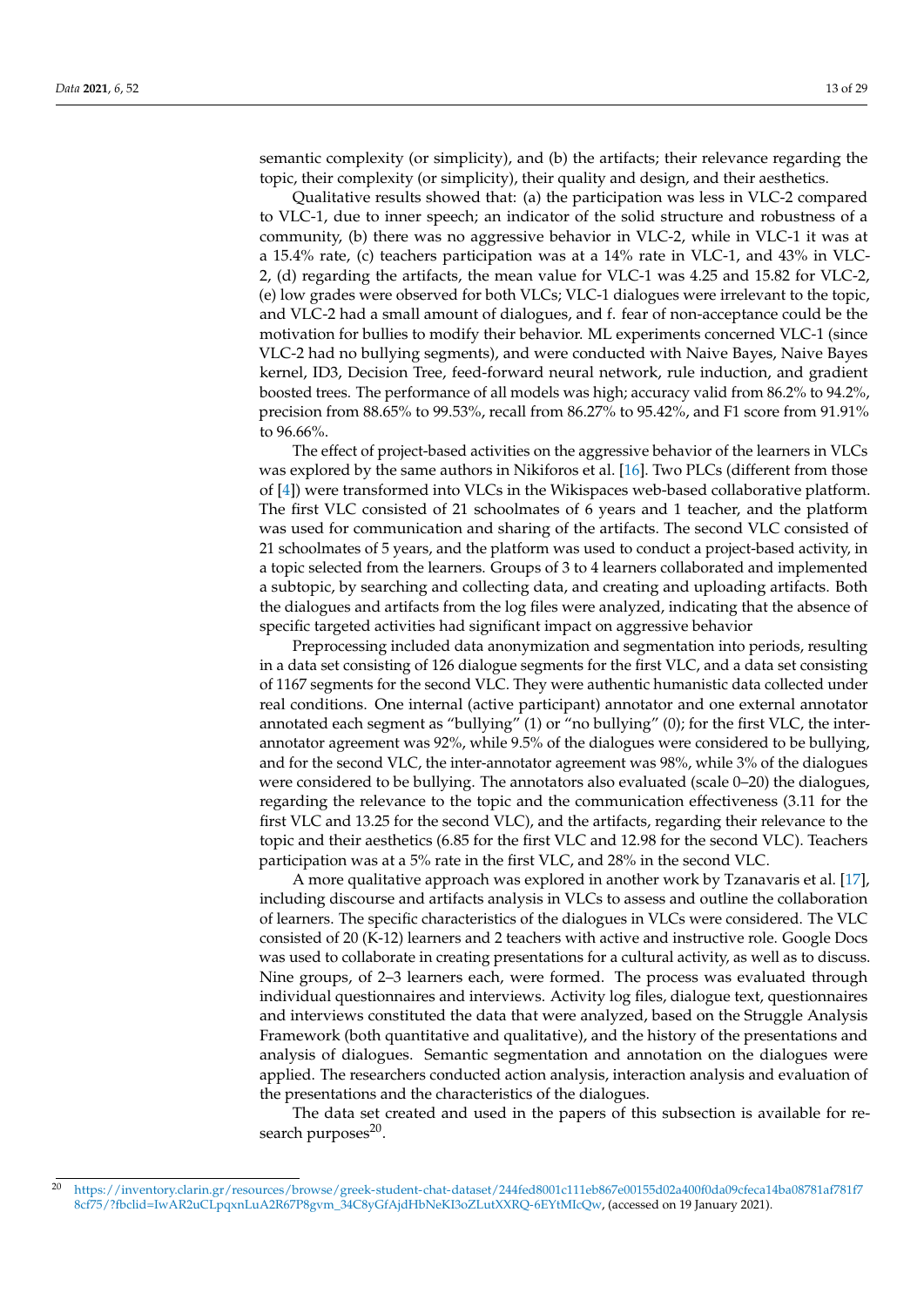## 2.2.2. Offensive Language on Twitter

Pitenis et al. [\[6\]](#page-26-10) created the first, manually annotated, data set in Modern Greek for offensive language identification (the Offensive Greek Tweet Dataset  $2<sup>1</sup>$ . It consisted of 4779 tweets, which were collected from May to June 2019 and annotated as offensive and not offensive. The topics varied from television programs to elections. Several known Greek curse words and expletives were used as keywords for the collection of the data. Additionally, expressions structured with the auxiliary verb "to be" followed by an adjective or a noun were also considered. During preprocessing, Uniform Resource Locators (URLs) and emoticons were removed, while at-mentions, accentuation and duplicate punctuation were normalized. All letters were turned to lowercase. During annotation, the data set was tagged as offensive, not offensive, and spam, according to specific instructions. The inter-annotator agreement was considered for the final tags. The feature set consisted of TF-IDF n-grams and POS tags, and word embeddings, while Long short-term memory (LSTM) were used for the deep learning models. Experiments on the proposed data set were conducted with different subsets of the feature set and several baseline models: SVM, Stochastic Gradient Descent and Naive Bayes, as well as 6 deep learning models. LSTM and GRU with Attention obtained the best results, achieving an F1 score up to 89%.

Pontiki et al. [\[18\]](#page-26-12) proposed a framework for verbal aggression analysis to study verbal attacks against specific target groups in Twitter, in order to identify and indicate xenophobic behaviors during the financial crisis in Greece (from 2013 to 2016). Verbal aggression was examined again 3 years later, for detecting changes on the target groups, the genre and content of the verbal attacks against the same groups during the refugee crisis following the 2019 elections. The results highlighted changes regarding the target groups of the verbal attacks, as well as the types and content of the attacks, in accordance with the perceptions and stereotypes during the financial crisis. Ten target groups were selected for examination: (a) Pakistani (TG1), (b) Albanians (TG2), (c) Romanians (TG3), (d) Syrians (TG4), (e) Muslims (TG5), (f) Jews (TG6), (g) Germans (TG7), (h) Roma (TG8), (i) Immigrants (TG9), and (j) Refugees (TG10). The data set consisted of 4,490,572 tweets, collected from 2013 to 2016, based on a set of keywords for each target group. Knowledge representation, computational analysis, and data visualization were applied. During preprocessing, tokenization, sentence splitting, POS tagging, and lemmatization were performed. The results for the period from 2013 to 2016 showed that the target groups of the most verbal attacks were TG6, TG2, TG1, TG5 and TG9. Most aggressive messages were rather directed to specific target groups, than expressing general and vague aggressive intentions. The stereotypes and prejudices were also detected from word frequencies, as represented in word clouds, and concerned mostly attacked target groups of this period. The results for the period following the 2019 elections showed that the target groups of the most verbal attacks were the same but in different order, the most aggressive messages concerned mainly the target group, and the stereotypes and prejudices concerned mostly attacked target groups. The researchers made some suggestions for future work: (a) extending the framework to other types of attacks, and (b) including other languages for cross-country and cross-cultural comparisons.

<sup>21</sup> [https://sites.google.com/site/offensevalsharedtask/home,](https://sites.google.com/site/offensevalsharedtask/home) (accessed on 19 January 2021).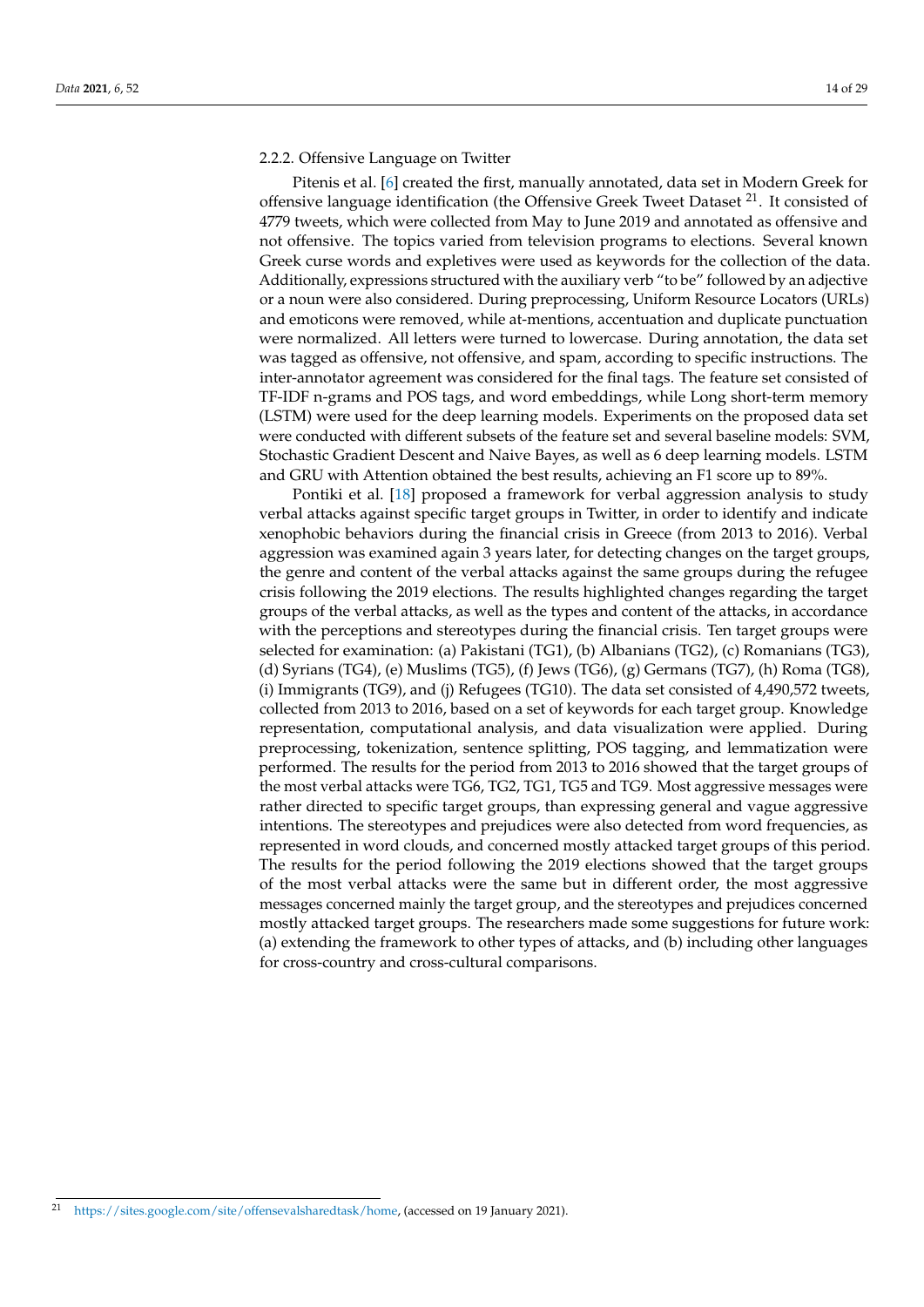<span id="page-14-0"></span>

| Paper  | <b>Social Media</b>      | Data                                                             | <b>Methods</b>                                                                                                                                                                          | <b>Tool</b>                    |
|--------|--------------------------|------------------------------------------------------------------|-----------------------------------------------------------------------------------------------------------------------------------------------------------------------------------------|--------------------------------|
| $[4]$  | VLCs, Wikispaces         | 500 dialogue segments (VLC-1)<br>83 dialogue segments (VLC-2)    | anonymization, segmentation in periods, manual annotation,<br>lowercase, tokenization, n-grams, removal: stop words,<br>stemming, pruning of low/high-frequency terms, length filtering | Detection of bullying behavior |
| $[16]$ | VLCs, Wikispaces         | 126 dialogue segments<br>1167 dialogue segments                  | anonymization, segmentation in periods                                                                                                                                                  | Detection of bullying behavior |
| $[17]$ | <b>VLCs, Google Docs</b> | activity log files, dialogue text,<br>questionnaires, interviews | semantic segmentation, annotation                                                                                                                                                       | Discourse & artifacts analysis |
| [6]    | Twitter                  | 4779 tweets<br>(May-June 2019)                                   | keyword search, removal: emoticons, URLs, accentuation,<br>normalization, lowercase, manual annotation, TF-IDF,<br>n-grams, POS tags, word embeddings, LSTM                             |                                |
| $[18]$ | Twitter                  | 4,490,572 tweets<br>$(2013 - 2016)$                              | keyword search, knowledge representation,<br>computational analysis, data visualization, tokenization,<br>sentence splitting, POS tagging, lemmatization                                |                                |
| $[18]$ | Twitter                  | 4,490,572 tweets<br>$(2013 - 2016)$                              | keyword search, knowledge representation,<br>computational analysis, data visualization, tokenization,<br>sentence splitting, POS tagging, lemmatization                                |                                |

**Table 3.** Overview of the literature (offensive behavior and language detection). Social media, data sets and corpora, methods applied on data, and the resulting tool.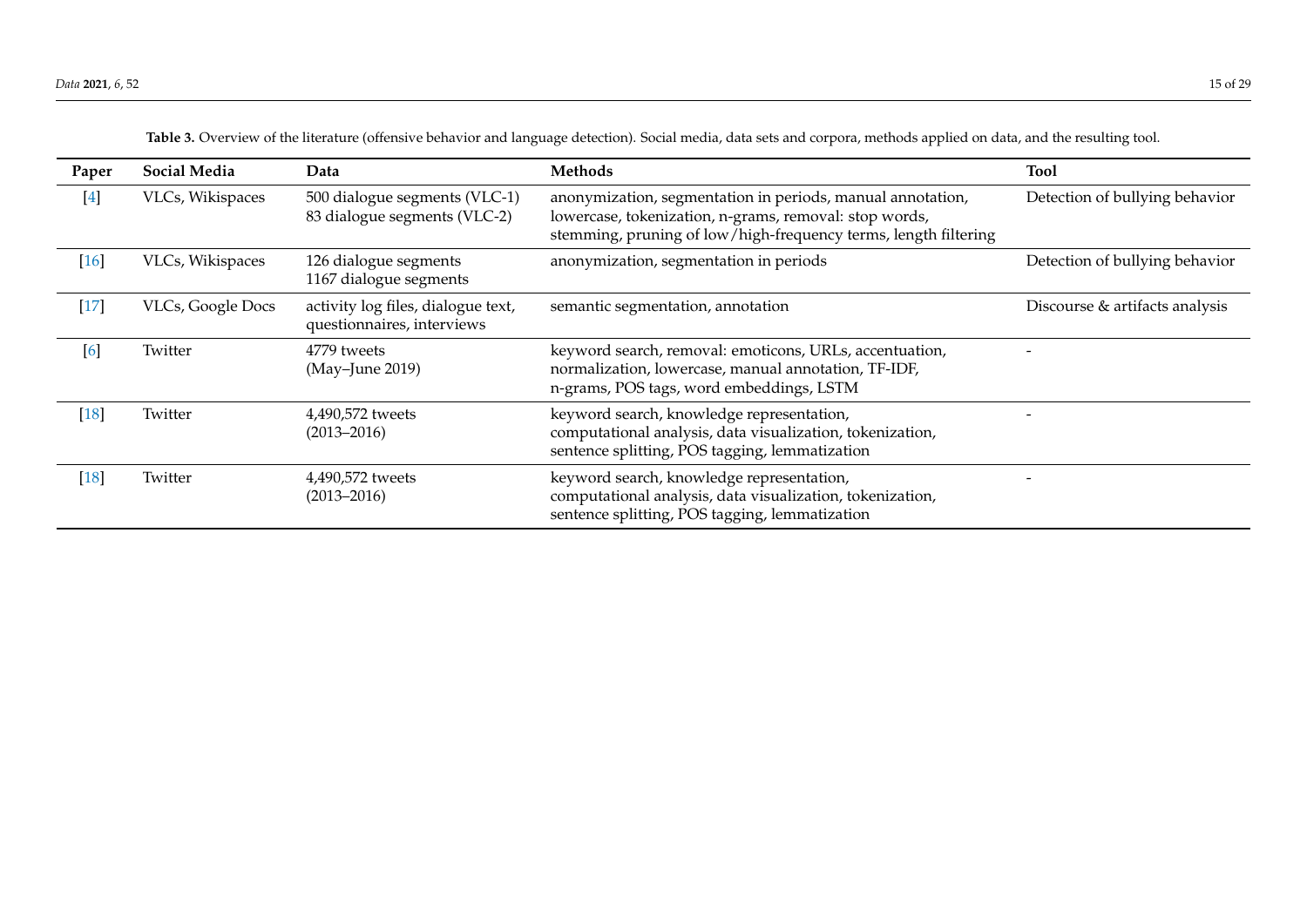<span id="page-15-0"></span>

| Paper  | Algorithms                                                                                                         | <b>Results</b>       | Contribution                                                                                                                                                                                                                         | <b>Open Issues</b>                                                                                                 |
|--------|--------------------------------------------------------------------------------------------------------------------|----------------------|--------------------------------------------------------------------------------------------------------------------------------------------------------------------------------------------------------------------------------------|--------------------------------------------------------------------------------------------------------------------|
| $[4]$  | Naive Bayes, Naive Bayes Kernel,<br>ID3, Decision Tree, Feed-forward NN,<br>Rule induction, Gradient boosted trees | accuracy up to 94.2% | 1st study of the influence of VLCs on behavior<br>modification regarding bullying<br>NLP & ML framework for automatic detection<br>of aggressive behavior & bullying<br>authentic humanistic data collected<br>under real conditions |                                                                                                                    |
| $[16]$ | Text analysis & annotation t-test                                                                                  |                      | authentic humanistic data collected<br>under real conditions                                                                                                                                                                         |                                                                                                                    |
| $[17]$ | Struggle Analysis Framework                                                                                        |                      | collaboration assessment<br>action analysis<br>interaction analysis<br>evaluation of presentations & dialogues                                                                                                                       |                                                                                                                    |
| $[15]$ | <b>SVM Stochastic Gradient Descent</b><br>Naive Bayes 6 deep learning models                                       | F1 score 89%         | 1st Greek annotated data set for offensive<br>language identification                                                                                                                                                                |                                                                                                                    |
| $[18]$ |                                                                                                                    |                      | framework for verbal aggression analysis<br>verbal attacks against target groups<br>xenophobic attitudes during the Greek<br>financial crisis                                                                                        | extending to other types of attacks<br>including other languages for<br>cross-country & cross-cultural comparisons |

**Table 4.** Overview of the literature (offensive behavior and language detection). Machine learning and other algorithms, experimental results, contribution, and open issues.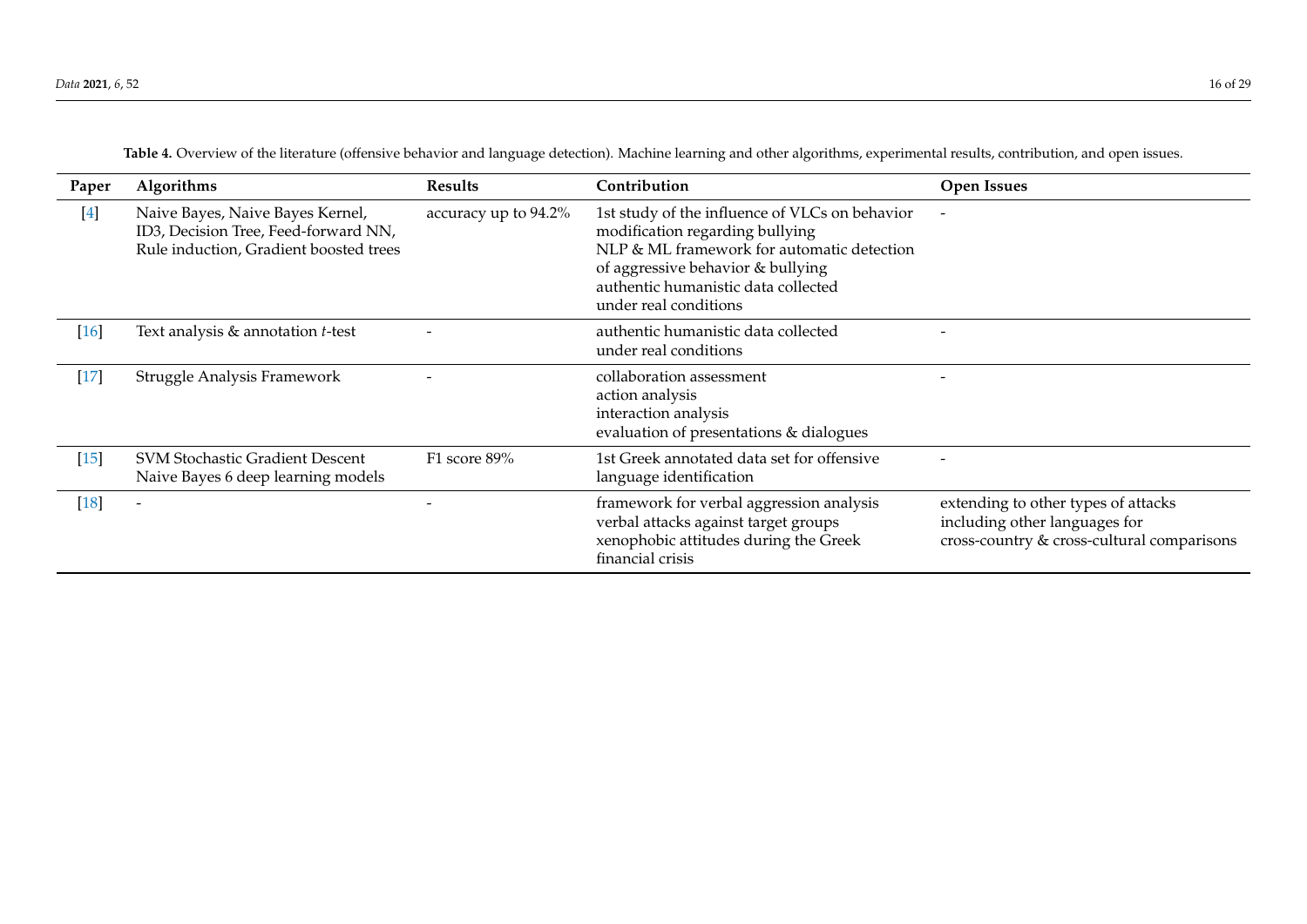## <span id="page-16-0"></span>**3. Opinion-Mining**

Taking this work a step further, we focus on a quite well-known fact: millions of content creators worldwide produce a wealth of unstructured opinion data that exist online obtainable through popular crawling methods (i.e.,  $Scrapy^{22}$ ) or through readily available platforms<sup>23</sup>, while being generated when people share their opinions on several things, such as consumer experience. In principle, the intention to comment is voluntary, as it provides an honest view and opinion on a particular topic. Under this notion, the term of *opinion-mining* arises, since the analysis and summarization of large-scale data has led to a specific type of concept-based analysis [\[38\]](#page-27-19). In general, understanding public sentiment is the core action of implementing opinion-mining. There are many useful sources on the web, probably describing present opinion on politics, social matters, user reviews and many more, which are easily minable. On the other hand, it remains true that this novelty provides a volunteered source of highly esteemed user opinion. Although people express positive or negative feelings on a given topic (sentiment analysis), researchers need to understand the reasoning behind a given sentiment (opinion-mining); therefore, individual opinions are often reflective of a broader view. Given the large minable data sets, research groups need to develop new interpretation methods with the help of AI, to extract opinion from textual data. Nevertheless, such large data sets produce complex tasks that require arduous and tedious work on behalf of data scientists. Applying mining techniques for identifying the sentiment on the social web. Initially, texts are collected in the form of raw data and then they are preprocessed into specific data sets through ML and NLP approaches. Afterwards, researchers deploy various types of ML algorithms to detect web sentiment among a specific data set under the scope of analytical interpretation and assessment of the methodology in place. Recent research work has indicated that Greek social media presents a platform for users to express their opinion related to many aspects of private and social life and their experience with services and products. This section presents recent literature on the political footprint along with voting patterns (Section [3.1](#page-16-1) [\[8,](#page-26-4)[14](#page-26-25)[,39](#page-27-20)[–44\]](#page-27-21)) and introduces to the reader work related to Marketing and Business Analysis (Section [3.2](#page-20-0) [\[3,](#page-26-2)[5\]](#page-26-3)) that employ state-of-the-art opinion-mining ML techniques.

## <span id="page-16-1"></span>*3.1. Politics and Voting Analysis*

Greece has witnessed major political events during the last decade and subsequently Greek citizens, and voters in particular, are very often forced to reflect on their political preference based on broader occasions [\[45\]](#page-27-22). On that notion, there were many attempts to recognize the underlying patterns of social events by multidisciplinary scientific communities. The aim of this section is to explore whether the Greek media and social media discourses can provide discursive reconstruction on politics through state-of-the-art analytical methods. Table [5](#page-17-0) presents a summary of works related to Greek text mining on Politics and Voting Analysis, which are discussed in this subsection.

<sup>22</sup> [https://scrapy.org/,](https://scrapy.org/) (accessed on 15 November 2020).

<sup>23</sup> [http://insideairbnb.com/,https://www.pewresearch.org/download-datasets/,](http://insideairbnb.com/, https://www.pewresearch.org/download-datasets/) [https://guides.library.cornell.edu/polling\\_survey\\_online,](https://guides.library.cornell.edu/polling_survey_online) [www.](www.tripadvisor.com.gr) [tripadvisor.com.gr,](www.tripadvisor.com.gr) (accessed on 15 November 2020).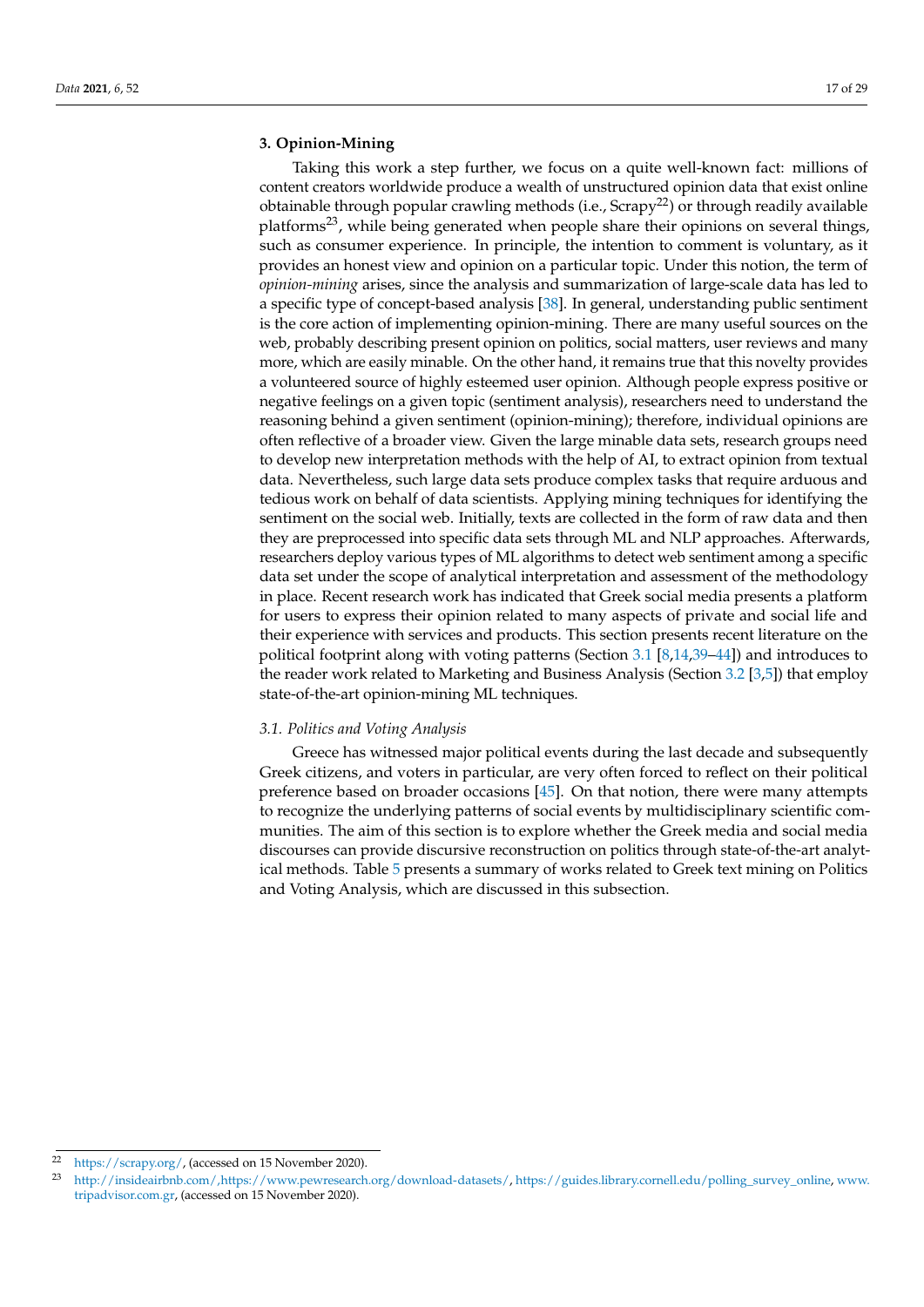<span id="page-17-0"></span>

| Paper  | <b>Social Media</b>             | Data                                                                                              | Methods                                                                                                                                | Tool                                     | Algorithms                                                                           | Results                                                               | Contribution                                                                                   | Open Issues                                                                              |
|--------|---------------------------------|---------------------------------------------------------------------------------------------------|----------------------------------------------------------------------------------------------------------------------------------------|------------------------------------------|--------------------------------------------------------------------------------------|-----------------------------------------------------------------------|------------------------------------------------------------------------------------------------|------------------------------------------------------------------------------------------|
| $[39]$ | Twitter                         | 57.424 tweets<br>(April to May 2012)                                                              | sentiment analysis<br>TF<br>distribution                                                                                               |                                          |                                                                                      |                                                                       | confirmation of the<br>alignment between<br>actual and social<br>web-based political sentiment | implementation of more sophisticated text<br>analysis techniques                         |
| [41]   | Twitter                         | 61.427 tweets (May 2012)<br>divided into<br>Parties & Leaders<br>44.438 tweets<br>(after cleanup) | text classification,<br>semantic analysis                                                                                              | <b>OMW</b>                               | <b>NLTK</b>                                                                          | precision 82.4%                                                       | real-world application<br>of irony detection                                                   | use of stemmer/lemmatizer,<br>tool unavailability,<br>small manually<br>trained data set |
| [40]   | Twitter                         | 61,427 tweets (May 2012)<br>divided into<br>Parties & Leaders<br>44,438 tweets<br>(after cleanup) | collective classification                                                                                                              | <b>OMW</b>                               | J48, Naive Bayes,<br>Functional Trees.<br>K-Star, RF, SVM,<br><b>Neural Networks</b> | Supervised:<br>Functional Trees 82.4%<br>Semi-supervised:<br>RF 83.1% |                                                                                                | application with<br>Word Vector or<br>Deep Learning                                      |
| [44]   | Twitter                         | 48,000 Tweets<br>in two data sets<br>(July & September 2015)                                      | data collection and<br>entity identification,<br>volume analysis,<br>entity co-occurrence,<br>sentiment analysis<br>and topic modeling | SentiStrength                            |                                                                                      | highlight the societal<br>and political trends                        | political domain analysis                                                                      | bot recognition                                                                          |
| [8]    | Twitter                         | 14,62M tweets,<br>283 Greek "stopwords"                                                           | convolutional kernels                                                                                                                  | <b>User Voting</b><br>intention modeling | SVM, LR, FF, RF                                                                      | $MCKL = 0.02\%$                                                       | real time systematic study on<br>nowcasting<br>the voting intention                            | annotating a random sample of<br>Twitter users for increased performance                 |
| $[42]$ | Twitter & Digital<br>news media | 540,989 articles<br>$(1996 - 2014)$                                                               | <b>PEA &amp; NERC</b>                                                                                                                  | NLP, NERC,<br>EAU and FST                |                                                                                      | quantitative<br>and qualitative                                       |                                                                                                | enrichment of sociopolitical<br>event categories                                         |
| [43]   | Twitter & Digital<br>news media | 540,989 articles &<br>166,100,543 tweets<br>$(1996 - 2014)$                                       | <b>PEA &amp; NERC</b>                                                                                                                  | NLP, NERC,<br>EAU and FST                | $\overline{\phantom{a}}$                                                             | quantitative<br>and qualitative                                       | $\overline{\phantom{a}}$                                                                       | enrichment of<br>sociopolitical<br>event categories                                      |

# **Table 5.** Overview of the literature. Opinion-mining on Politics and Voting Analysis.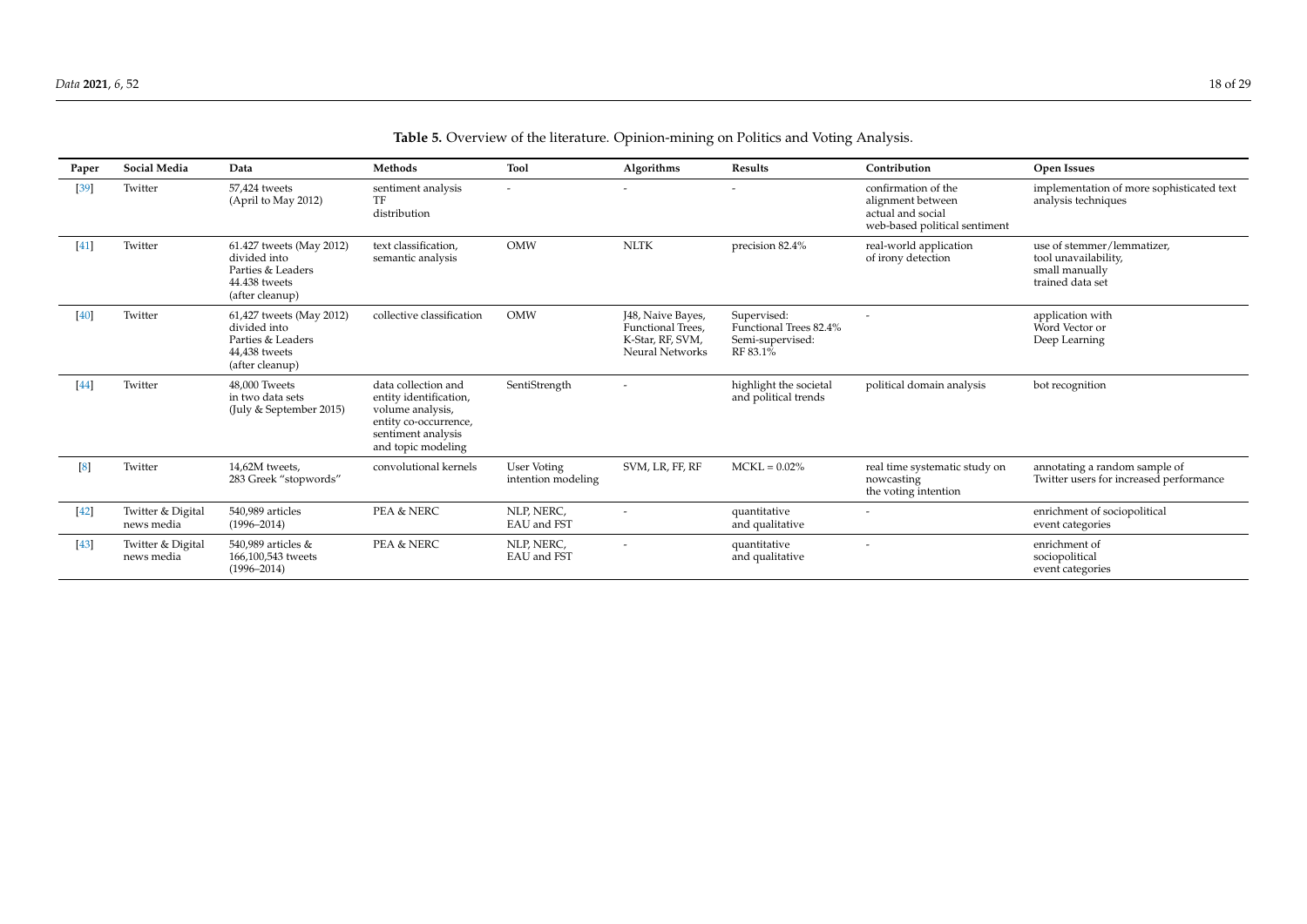One of the first complete approaches on Greek texts mining on political events was that of Kermanidis & Maragoudakis [\[39\]](#page-27-20), where they propose a method for assessing political tweets before and after the election day focusing on the difference in web sentiment. This study indicated the degree of alignment between actual and social web-based political belief, related to electoral sentiment on major political events. The authors studied the impact of the acquired web sentiment before and after the Greek parliamentary elections of 2012 by implementing sentiment identification and Term Frequency (TF) distributions. Furthermore, this work negotiates the two-way alignment of actual political and web sentiment while using minimal linguistic resources.

A total of 57,424 tweets were exploited, dated from 29/04 to 13/05, 2012, and consequently they employed the names of major party leaders and parties as keywords on tweet collection. To obtain the most related tweets and gain some initial insight into the collected data, authors gained keywords in many different forms. The number of tweets was compared against the results of polls made by two large volume Greek newspapers, indicating alignment between tweet distribution and real political sentiment. Furthermore, each tweet set was tokenized according to a politician or political party. It should be noted that the use of a common stemmer is difficult due to various idioms such as "Greeklish", slang, word truncation and insufficient spelling check present on Greek tweets.

The authors decided to create a distinct vocabulary, contrary to common practice that dictates forming a vocabulary based on all tweet categories. Furthermore, polarity of sentiment was annotated manually due to lack of vocabulary words for each tweet. Then, each tweet set formed a separate data set and its corresponding vocabulary, according to specific politician or political party, in relation to election day. The authors proposed an unsupervised approach to tweet sentiment extraction under the notion of social media derived and real political sentiment among twitter users. Furthermore, their work introduced the implementation of advanced text analysis for sentiment extraction through co-occurrence statistics, which was based on tweet genre and language. Lastly, their work indicated the inability to detect significant pairs of terms for sentiment identification, learning techniques which remain relatively unexplored at this stage of the study.

Recently, a study from Charalampakis et al. [\[40](#page-27-29)[,41\]](#page-27-30) attempted to further categorize semi-supervised results from an updated version of their previous research. On the same data set $^{24}$ , they implemented the collective classification technique, a semi-supervised learning method, which allows humorous political tweets to predict actual election results. Moreover, they deleted duplicate tweets to avoid frequency bias. The irony detection concept is based on subjective perceptions enabled by synsets<sup>25</sup>, an embedded feature of Open Multilingual Wordnet (OMW)<sup>26</sup> lexical database [\[46\]](#page-27-31). In particular, this procedure allows to the formation of structural sentences and occurrences of unexpectedness, while detecting imbalance and unexpectedness, by categorizing them into five categories: Spoken, Rarity, Meanings, Lexical and Emoticons. All the above features produced low correlation (Pearson) among the variables. Training and testing were implemented using supervised and semi-supervised classifiers. The authors evaluated the algorithmic performance by employing the predicted data set through the following process: "train-set against the manual small data set", rendering it comparable among supervised and semi-supervised techniques. Furthermore, the data set was not directly correlated, but Charalampakis et al. revealed the correlations between ironic comments and partisan bias, as the ironic comments came mainly from exponents of the opposite view. However, there is not any clear differentiation in the performance of each algorithm, and it was observed that supervised classifiers produced more concrete results on ironic tweet detection. This work revealed reasonably acceptable performance of the aforementioned ML techniques and produced similar prediction scores on the fluctuation from past elections. Word vectors

<sup>24</sup> Available for research purposes upon request.

<sup>25</sup> Sets of cognitive synonyms.

<sup>26</sup> [http://compling.hss.ntu.edu.sg/omw/,](http://compling.hss.ntu.edu.sg/omw/) (accessed on 16 April 2021).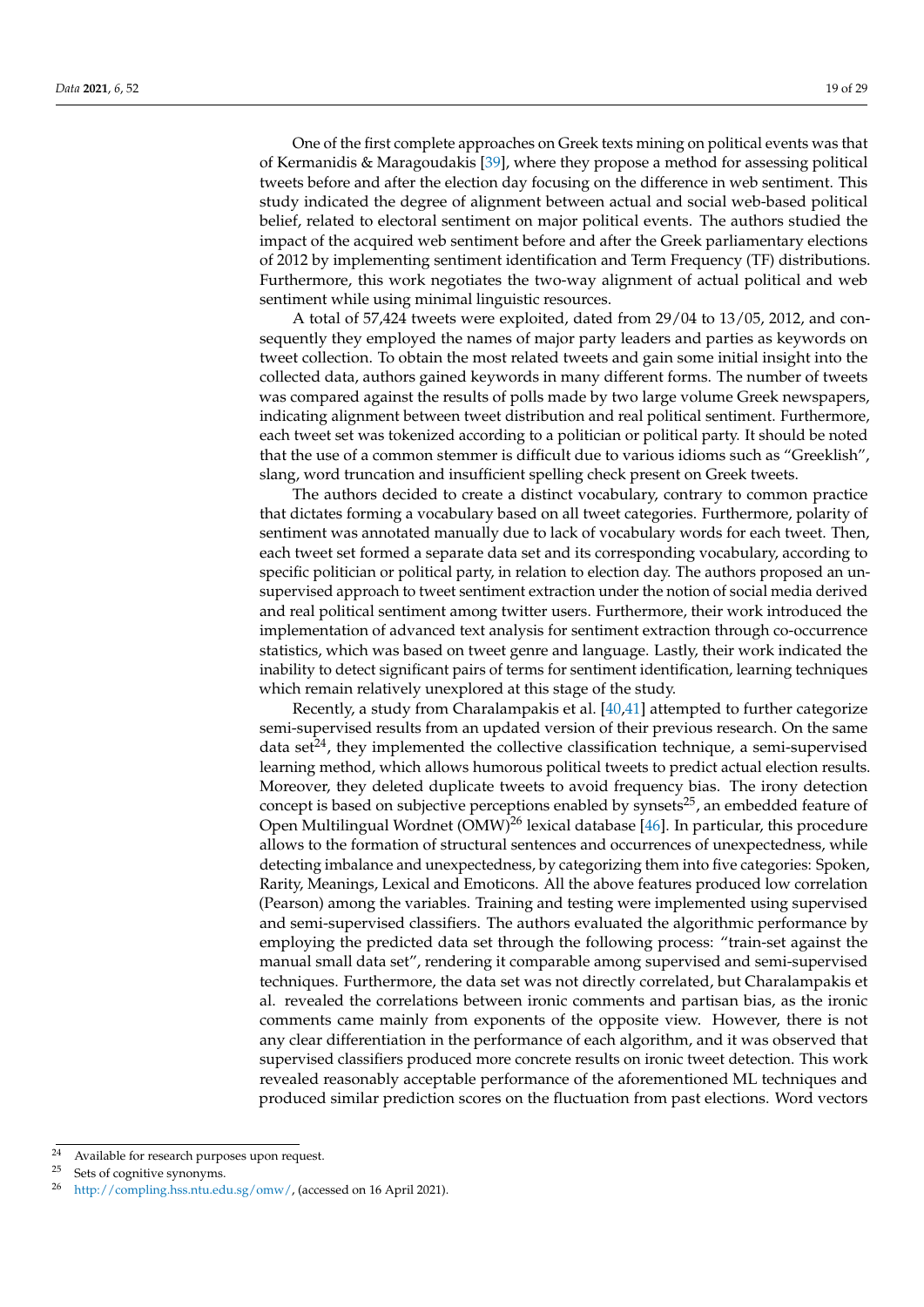and deep learning could enhance the detection performance of this work, bridging the analysis with the election results.

Antonakaki et al. [\[44\]](#page-27-21) deployed natural language analysis to two Twitter data sets. The analysis referred to a politically turbulent period in Greece (July and September 2015) triggered by a negotiating effort to restructure its national debt, a situation described by the first set that included all tweets that contained 301,000 tweets with the *#dimopsifisma* and *#greferendum* hashtags, and 182,000 tweets that contained the hashtags *#ekloges* and *#ekloges\_round2*. The authors categorized their analysis into 5 distinct parts: data collection and Entity Identification, Volume Analysis, Entity co-occurrence, Sentiment Analysis and Topic Modeling. Focusing on Sentiment Analysis, they deployed a Greek language sentiment dictionary, embedded with the capability of detecting sarcasm through SentiStrength<sup>27</sup>, a strength text detection tool for short texts. More particularly, it employs several methods to simultaneously extract each short informal text's strengths from each tweet and categorizing it into positive or negative sentiment. While recognizing the domain dependence of sentiment analysis, Antonakaki et al. created specialized lexicons by selecting and annotating existing words from known social web corpora. Consequently, they merged three Greek lexicons consisting of the existing SentiStrenth, the one implemented by SocialSensor<sup>28</sup> and the domain specific produced during this study. Sentiment polarity is the product of the aforementioned analysis that describes the duality of each tweet, expressing the intention to change the election result. Considering the particularities of Greek texts in social media ("Greeklish" and demographics) the authors succeeded in compiling sentiment and entity detection dictionaries for the Greek language specialized to political events. Furthermore, this study highlighted societal and political trends that enable public choices and actions, allowing the better understanding of public opinion and identification of the ways emotion drives societal and, consequently, political changes. Moreover, the capability of recognizing tweeting bots could improve the system's effectiveness.

Tsakalidis et al. [\[8\]](#page-26-4) proposed a user voting intention model through a semi-supervised multiple convolution kernel learning approach. Their work consisted of an automated approach for Protest Event Extraction that allows the handling of sensitive text and network information from Twitter. Moreover, this study suggests a novel systematic approach on nowcasting voting intention while a political event is taking place, highlighting the incorporation of Human In The Loop—HITL through the implementation of multiple convolutional kernels. Their work was based on Greek 14.62 million tweets during the period of 2015 referendum that provided a set of approximately 283 common Greek stop words. It consisted of a developing platform that contained patterns of integration based on honest user opinion. The users' content and network presented temporal variations, indicated by both quantitative and qualitative analysis, and results that could indicate further improvements in fidelity and accuracy of their results.

Papanikolaou & Papageorgiou [\[42,](#page-27-32)[43\]](#page-27-33) proposed a data-driven and linguistically oriented framework for implementing protest analysis, based on the principles of Computational Social Science. In particular, protest analysis was studied through a Protest Event Analysis platform that handled digital media articles in Greece over the last two decades (1996–2014) through computer science. Their method exploited large sets of textual data obtained from the mass media, creating a Protest Event Database. In particular, the proposed platform is linguistically driven through the exploitation of many modules in each stage of the analysis. Morphosyntactic information from basic NLP workflow is a driver for techniques such as NLP, Event Analysis Unit (EAU) and Finite State Transducers-FST $^{29}$ . The authors proposed a semi-supervised methodology that initially recognizes structural elements of the event, links them together to complete the sets of events, and then records them through the Event Database. Their work consisted of a data-driven Event Extraction

<sup>27</sup> [http://sentistrength.wlv.ac.uk/,](http://sentistrength.wlv.ac.uk/) (accessed on 16 April 2021).

<sup>28</sup> [http://socialsensor.iti.gr/,](http://socialsensor.iti.gr/) (accessed on 16 April 2021).

 $29$  POS, lemmatization, chunking and parsing.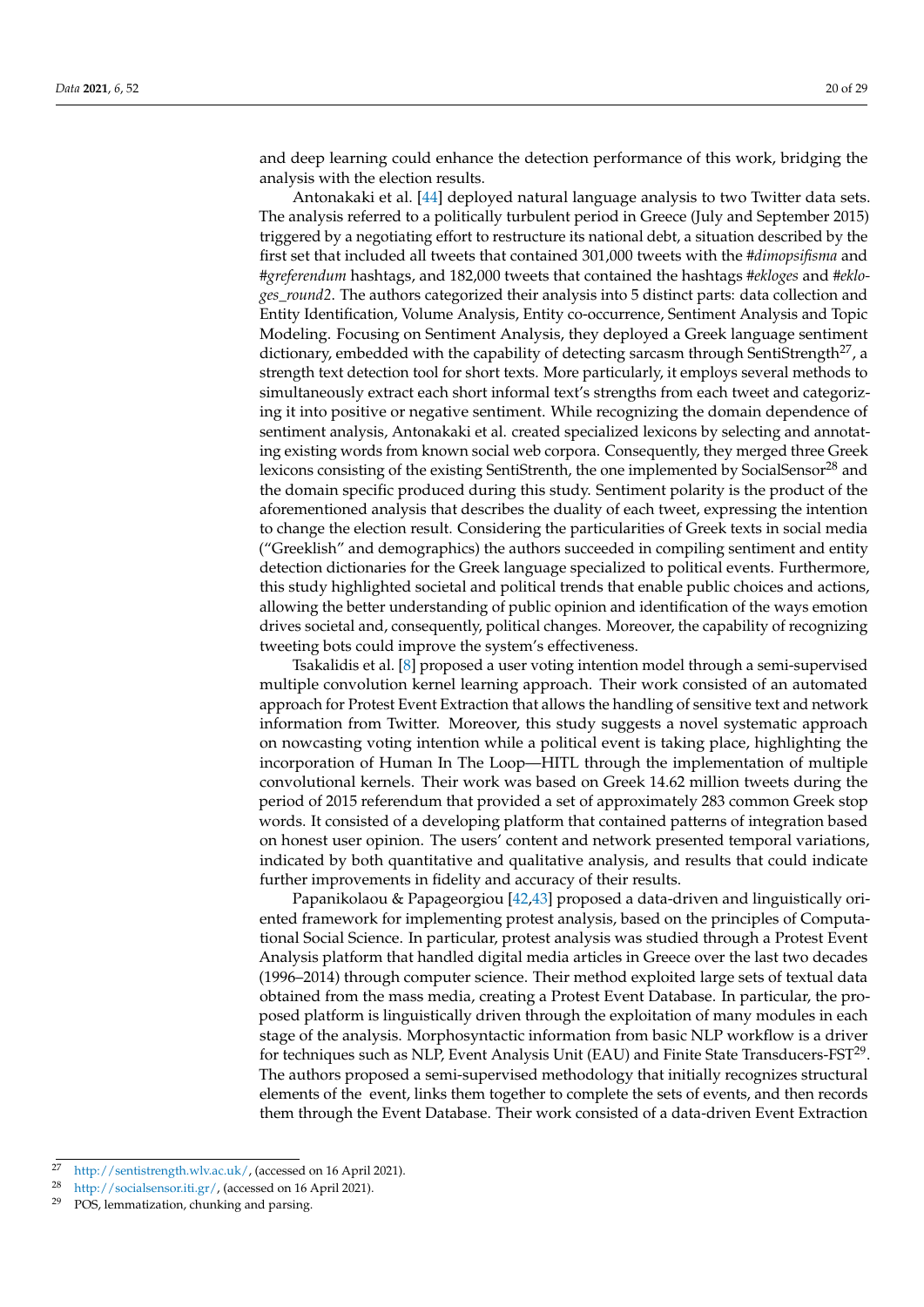Methodology, which is segmented into five distinct steps: Events Coding, Data Collection, Data Exploration, Data Analysis and Data Visualization. Regarding the clear text analysis methodology, several written information types were involved, which can then be detected within the text and interlinked. This work consists of an automated interdisciplinary approach for Named Entity Recognition and Classification (NERC) divided into four major categories (Person, Organization, Location and Facility) for Protest Event Extraction from Greek texts while incorporating HITL. Papanikolaou & Papageorgiou recognized the need for further enrichment on sociopolitical categories in the given database, to produce better results. Moreover, the data set included tweets and news articles. They employed a quite simple and effective method for event extraction from Twitter that exploits a distinctive and commonly used feature, namely the hashtags filtered pool of tweets depending on the type of event (i.e., strikes). It is noteworthy that the extraction method from Twitter was semi-supervised, to detect the different information types that link the constituents to create an event tuple. Papanikolaou & Papageorgiou recognized the need for further enrichment on sociopolitical categories in the given database, to produce better results.

## <span id="page-20-0"></span>*3.2. Marketing and Business Analysis*

Sentiment analysis is an artificial intelligence technique that employs ML and NLP text analysis techniques to track polarity of opinion (positive to negative). A corporation, with the right tools, can gain insights from social media conversations, online reviews, emails, customer service tickets, and more. It has become an essential tool for marketing campaigns because it allows the researcher to automatically analyze data on a scale far beyond what manual human analysis could do, with unsurpassed accuracy, and in real time. Furthermore, it allows the approach of the mentality of a specific group of customers and the public at large to make data-driven decisions. More specifically, a corporation can even analyze customer sentiment and compare it against their competition, follow the emerging topics and check brand perception in new potential markets. The public offers millions of opinions about brands, services and products daily, on social media and within the world wide web. In Table [6](#page-21-0) we present an overview related to literature on opinion-mining on Marketing and Business Analysis, which is discussed in this subsection.

This approach relies on ML and it is easier than other text analysis techniques to set up and manage. If the use of specific words or phrases used by the textual sample changes, inserting new contextual cues for the tool to work from can be difficult. The procedure of identifying and cataloging textual content according to subjective opinion on a product or/and service is characterized as Sentiment analysis [\[47\]](#page-27-34). Positive, negative and neutral feedback in the form of tweets or digital texts in general, is a useful tool for every business.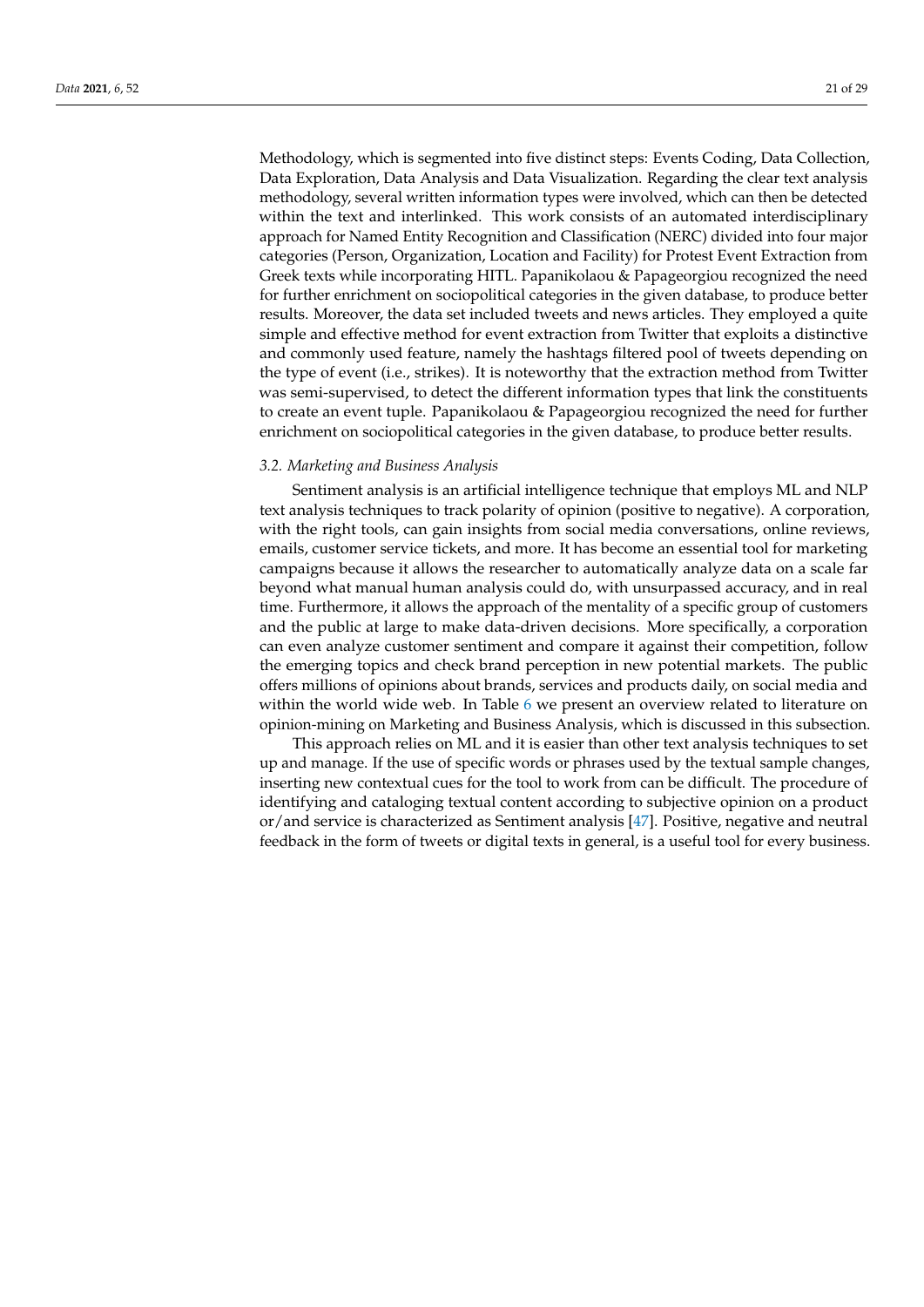| Table 6. Overview of the literature. Opinion-mining on Marketing and Business Analysis. |  |  |
|-----------------------------------------------------------------------------------------|--|--|
|                                                                                         |  |  |

<span id="page-21-0"></span>

| Paper | <b>Social Media</b> | Data                                    | <b>Methods</b>                                                                     | <b>Tool</b>                                      | Algorithms     | <b>Results</b>         | Contribution                                                                       | <b>Open Issues</b>                               |
|-------|---------------------|-----------------------------------------|------------------------------------------------------------------------------------|--------------------------------------------------|----------------|------------------------|------------------------------------------------------------------------------------|--------------------------------------------------|
|       | PaloPro             | Blogs,<br>Twitter and<br>Facebook posts | sentiment analysis,<br>reputation management,<br>brand monitoring                  | OpinionBuster                                    | NLP, CRFs      | performance<br>$>93\%$ | sentiment and polarity<br>detection of a word<br>in its context                    | further optimization                             |
|       | SVM classifier -    |                                         | effectiveness of TF-IDF<br>for automatic sentiment<br>classifier for hotel reviews | Further use of<br>contextual<br>Valence shifters | SVM classifier |                        | effectiveness of TF-IDF<br>for automatic sentiment<br>classifier for hotel reviews | further use of<br>contextual<br>Valence shifters |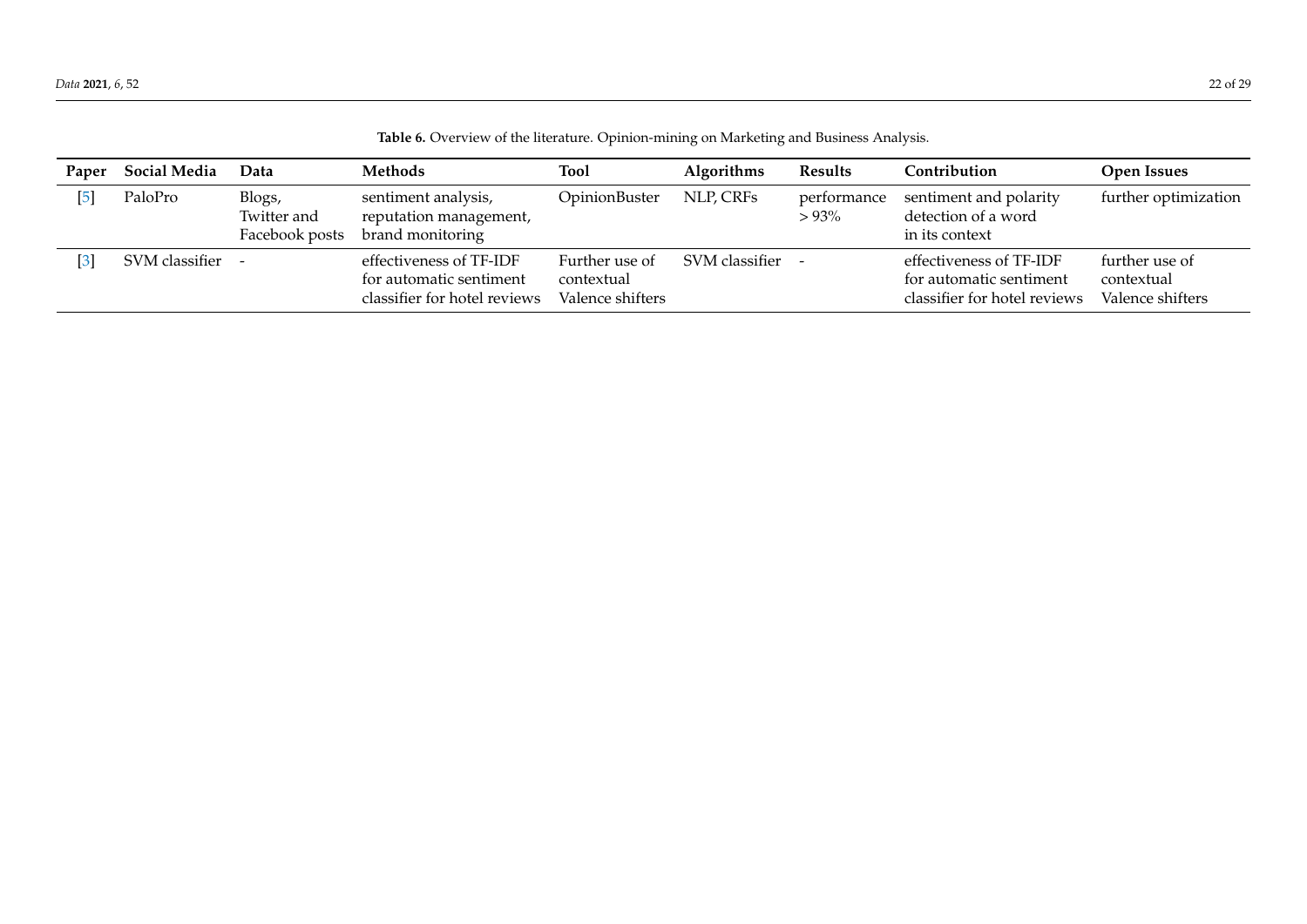Within the Greek corpus in particular, Named Entity Recognition and Classification has seen its implementation into the field of reputation management. More specifically, Petasis et al. [\[5\]](#page-26-3) deployed a brand monitoring service for the Greek language through an automated Software as a Service (SaaS) application that enables the large-scale linguistic and sentiment analysis for the Greek Web. This is offered by  $PaloPro^{30}$ , a polarity analysis platform, which ranges across different data inputs at the document and at the attribute level. More specifically, specific mentions on textual entities serves mining. As the first commercial automated platform for reputation management in Greece, it can handle heavy extraction duties through OpinionBuster, which incorporates the latest technical approaches to NLP, ranging from ontologies and rule-based systems based on rules to ML algorithms. Petasis et al. have developed an efficient platform capable of processing 100 documents per second. Subsequently it allows Named Entity Recognition tasks that locate mentions of entities related to a specific thematic domain. Moreover, OpinionBuster can perform tasks of recognizing specific objective statements that exploit a textual knowledge source with sentiment, on a specific context. The authors attempted to validate their system by manually annotating a corpus from two popular newspapers, taking into account all mentions of entities, while they also associated the polarity of these mentions with a specific time period. OpinionBuster achieved an accuracy of 80%, which was characterized as good performance. Their work presents a high-performance model (93%) regarding NLP implementation, which is mainly responsible for reporting entities and their antinomy for a specific domain in the Greek language. On the contrary, polarity detection did not exhibit the same performance levels (64%), indicating the need for further optimization.

Markopoulos et al. [\[3\]](#page-26-2) built a sentiment-based system for classifying reviews through ML techniques. Their work focused on the hotel domain and included two different classification methods for documents referring to their overall sentiment of its content. This paper indicated an application of a ML approach which potentially presents better accuracy than semantic orientation approaches. Furthermore, Markopoulos et al. deployed a corpus of 1800 reviews consisting of hotel reviews from the Greek edition of Tripadvisor $31$ . The data set did not include Greek translations of the review text due to many grammatical and syntactic errors, as well as extremely short or lengthy texts. At this point the authors maintained a balanced typology through equal selection of destinations and accommodation along the data set. Binary SVM classifiers have employed textual content as feature vectors by implementing feature selection on each word (uni-grams). More specifically, they applied the method dictated by the bag-of-words language model $32$ , and every individual is considered as a single word feature. Each feature cumulatively forms the data set, which represents the corpus consisting of a document per column matrix. This leads to a weighted model implemented by the methods of TF, TF-IDF, Term Occurrences (TO) and Binary Term Occurrences (BTO), consisting of the first features with the higher TF-IDF weight, and the positive or negative sentiment on unclassified documents through polarity prediction. Furthermore, this work compared two different classification methods33, indicating the effectiveness of the TF-IDF method. It is worth mentioning that the authors cross-validated the performance of the classifiers at hand using accuracy, recall and precision as measures of positivity and negativity exclusively from Greek texts. Their prototype system is exploitable for providing useful information that could benefit both visitors and hotel owners through Tripadvisor or any other similar platform that supports review comments in the Greek language.

### <span id="page-22-0"></span>**4. Discussion**

Approaches on developing Modern Greek social web text data sets and on Modern Greek web text mining have been increasing in number in the last decade. The targeted

<sup>30</sup> [https://palopro.io/en/,](https://palopro.io/en/) (accessed on 15 January 2021).

[www.tripadvisor.com.gr,](www.tripadvisor.com.gr) (accessed on 15 January 2021).

<sup>&</sup>lt;sup>32</sup> A text is represented as the total of the contained words.

<sup>33</sup> TF-IDF bag-of-words and TO.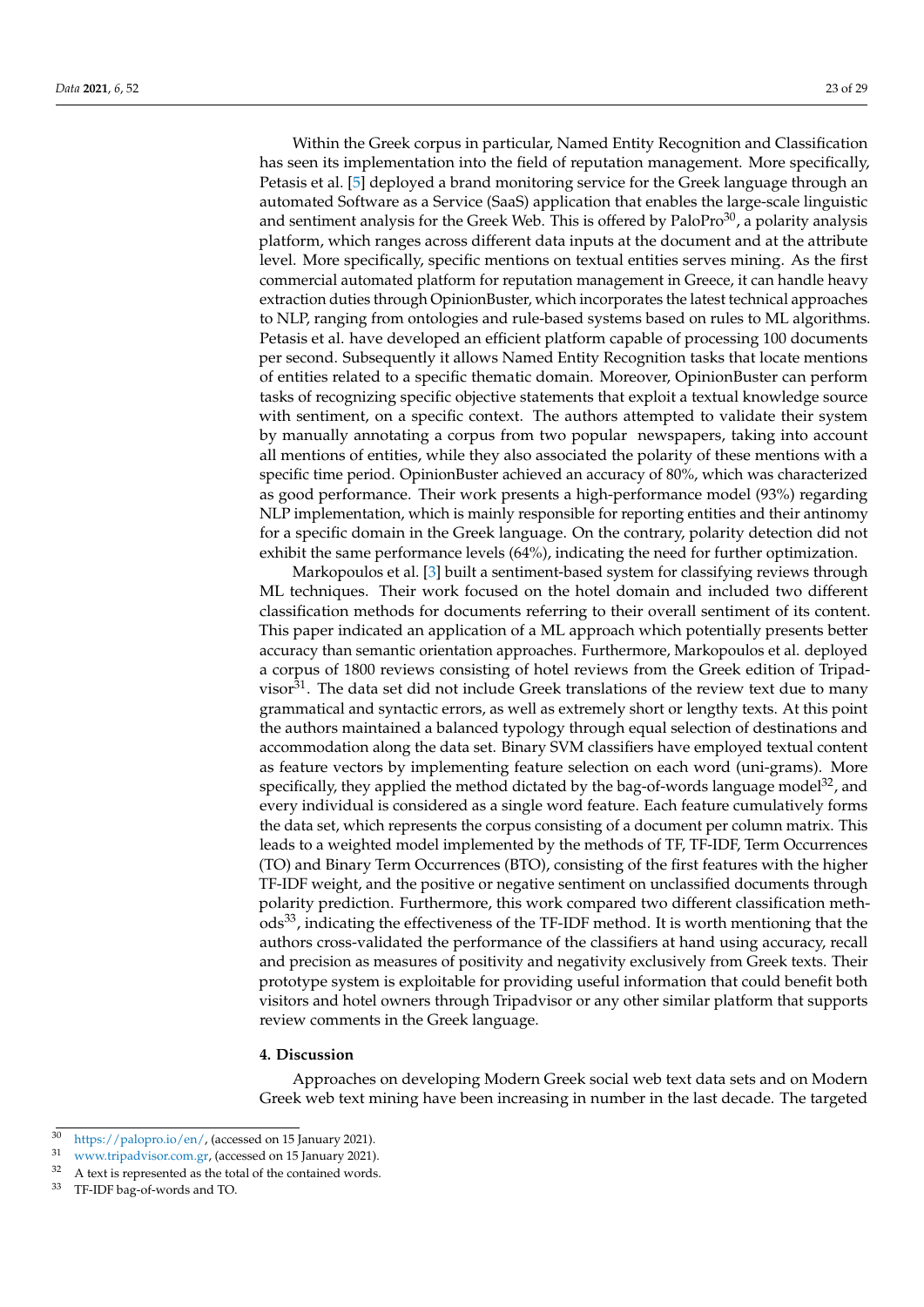social networks focus mainly on Twitter and to a less extent to Facebook data, mainly due to the easiness of collecting the corresponding data, as well as the researcher-friendly attitude of the first social network through the provision of well-documented APIs. Regarding bullying and aggressive behavior and language detection, most works focused on VLCs on Wikispaces and Google Docs collaborative platforms. The resulting data sets vary from data sets that are small in size (mainly due to the high level of manually generated linguistic annotations they incorporate, such as POS tags, ratings, and markups), to large, automatically generated and annotated, collections of Modern Greek social text. Mining applications are plentiful, and include POS taggers, sentiment and discourse analysis tools, bidialectal classifiers, authorship attribution and author's gender identification tools, argument extraction tools, and bullying and offensive language detectors.

Regarding the idiosyncrasies of the specific language, most approaches do not rely on language-specific lexica or other language-dependent tools. However, Modern Greek still presents several challenges, the most significant of which involve coping with the distinct alphabets, addressing the Greeklish writing, the multiple grammatical forms of the same word root that lead to large vocabulary sizes, and accentuation issues, as the meaning of the same word may change once its accent mark is moved onto another syllable. Additionally, the existence of dialects and idioms, such as Cretan, Cypriot and Pontic Greek, and their common use add to the complexity of the language. The limited linguistic processing resources, data sets and NLP tools pose more challenges for the researchers.

The contribution of the works analyzed in our paper is significant for text mining and NLP tasks in Modern Greek social text. Regarding linguistic patterns analysis [\[2,](#page-26-6)[7,](#page-26-1)[10](#page-26-7)[–15](#page-26-8)[,37\]](#page-27-17), several data sets and corpora were created, a POS tagger, a POS tag set and a bidialectal classifier were introduced, several methods for sentiment intensity analysis, machine translation engines, argument extraction authorship and gender attribution were presented, and the most determinant features for bidialectal classifying, argument extraction and authorship and gender attribution were extracted.

Regarding behavioral patterns analysis (offensive behavior and language detection) [\[4,](#page-26-9)[6](#page-26-10)[,16–](#page-26-11)[18\]](#page-26-12), the influence of VLCs on behavior modification regarding bullying and aggressive behavior, as well as collaboration and interaction (dialogues and artifacts) analysis in VLCs were explored through NLP and ML frameworks for the detection of such behavior and language. Moreover, several data sets and corpora were created for both VLCs and Twitter, the latter mostly concerning xenophobic attacks against specific target groups.

Regarding politics and voting analysis, public opinion has been in the centerpiece of recent research works [\[8](#page-26-4)[,39](#page-27-20)[–44](#page-27-21)[,48\]](#page-28-0). We have found a plethora of related studies attempting to tackle the traditional analysis of the political domain and social behavior. Mainly researchers went over blending entity-level sentiment and data statistics to assess the duality of public opinion. Twitter was identified to be the most popular social media platform, possibly due to the fact that is characterized by short texts and immediacy. Finally, an important point to consider that hinders the research process is the fact that Greek text is not always represented by the Greek alphabet and phraseology. On the contrary, almost every study had to decipher Greeklish and idioms to accurately extract the sentiment from each tweet.

Behavioral patterns related to consumer, market and business decision making is a complex procedure that involves many complex decisions, like comparing, evaluating, selecting, as well as synthesizing from a variety of services depending upon the opinion of a consumer over a particular product or commercial trend [\[49\]](#page-28-1). There is a small number of works [\[3](#page-26-2)[,5\]](#page-26-3) that studied the overall sentiment of each thematic domains for Marketing and business analysis. On the one hand, harvested opinion on marketing analysis was implemented cumulatively through a large-scale online platform that performs Named Entity Recognition tasks that allows continuous opinion monitoring on a specific company, organization, services or products. Furthermore, automatic sentiment classification was developed by comparing two different algorithmic methods (TF-IDF and TO) on specific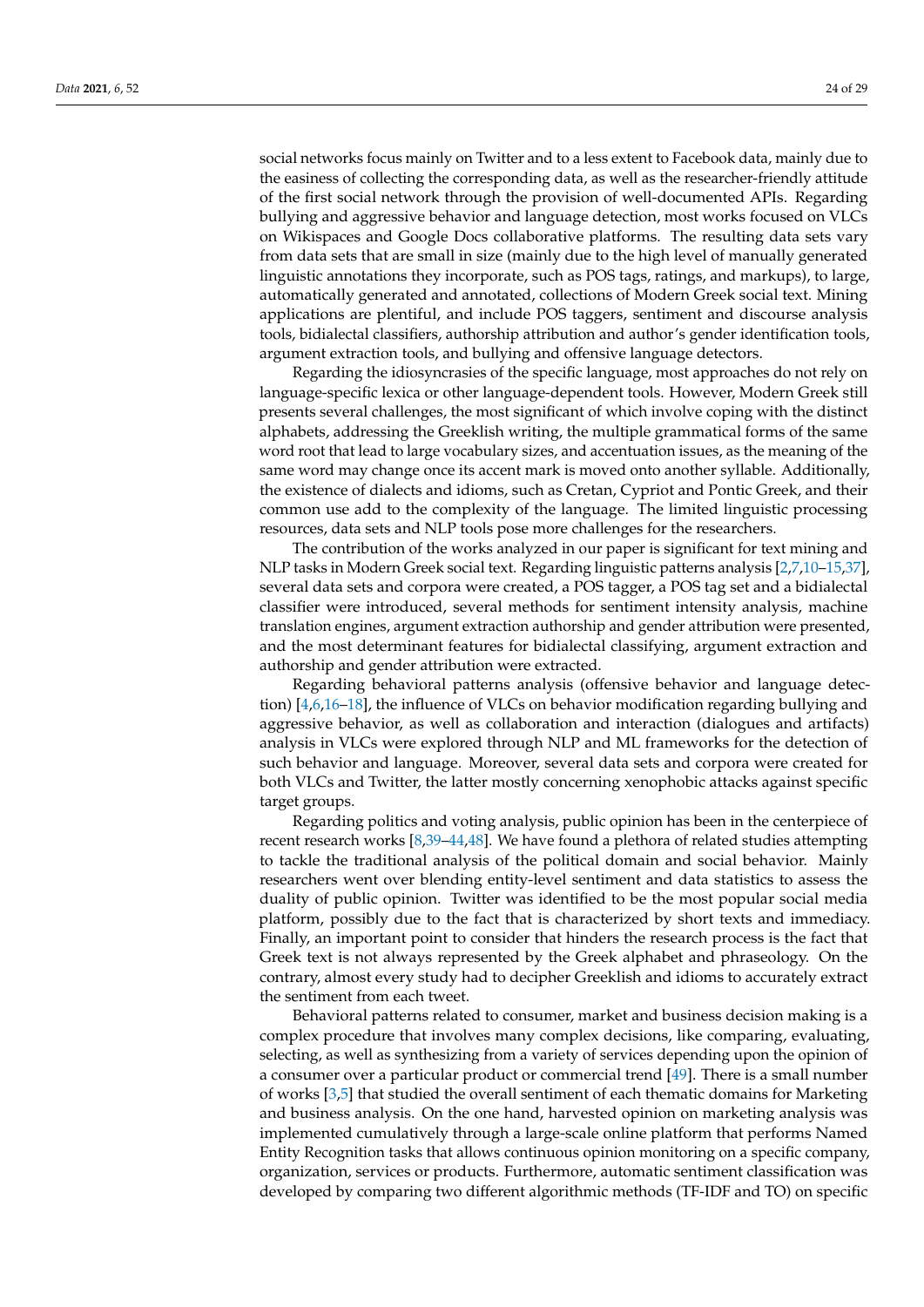"hand-picked" word lists. This allows implementing NLP for express positive or negative sentiment extraction of hotel reviews.

Finally, it should be noted that, at the time of writing this paper, Modern Greek data sets and text mining approaches are certainly fewer in number when compared against works focusing on other, more widely spoken, popular languages, such as English, German, Spanish, French, Italian, Russian or Chinese. In general, when compared to corresponding tasks in other languages, the obtained accuracy results in Modern Greek web text mining tasks indicate a better overall performance than [\[50](#page-28-2)[–57\]](#page-28-3), comparable to [\[58](#page-28-4)[–60\]](#page-28-5), or worse than [\[61–](#page-28-6)[63\]](#page-28-7).

## <span id="page-24-0"></span>**5. Conclusions**

In this survey paper we made an attempt to report on the basic stages and methodologies of indicative solutions that span across various aspects of mining techniques and applications on social web text that target Modern Greek, and as a result cover quite diverse research directions. More specifically, we have presented a survey on social web text data sets and text mining applications that have targeted the Modern Greek language. The challenges posed by the idiosyncrasies of the specific morphologically rich language have been described, and their effect on the mining accuracy has been reported.

From the above presentation and analysis, it becomes apparent that most methodologies and scenarios are based on state-of-the-art Data Mining, ML and NLP techniques. Overall, an obvious trend is to be identified and this may be summarized into the active use of ML methodologies and techniques for numerous NLP tasks; POS tagging, bidialectal classification, argument extraction, sentiment analysis, machine translation, authorship and gender attribution, and aggressive language detection, as well as Entity Identification, Volume Analysis, Entity co-occurrence, Collective classification, Sentiment Analysis and Topic Modeling.

It remains also quite interesting that the works taken into consideration and analyzed within our paper highlighted several open issues for text mining and NLP tasks in Modern Greek social text. Regarding linguistic patterns analysis [\[2,](#page-26-6)[7,](#page-26-1)[10–](#page-26-7)[15](#page-26-8)[,37\]](#page-27-17), several researchers suggested experiments with larger data sets and feature sets, as well as more sophisticated ML algorithms, including data from more than one social media corpora, and extensions for Greeklish and more Greek dialects and variations. Moreover, they highlighted the need for more syntactic and semantic tools for Modern Greek, to implement applications in mapping linguistic diversity by region, tracking controversial events and their connections with users, and moderating of social media. Regarding behavioral patterns analysis (offensive behavior and language detection) [\[4](#page-26-9)[,6](#page-26-10)[,16](#page-26-11)[–18\]](#page-26-12), the researchers suggested extending their frameworks to other types of attacks, and including other languages for cross-country and cross-cultural comparisons.

The developments that have taken place in Greek political life have steered the interest of research community on recognizing political opinion while assessing the idiosyncrasy of the Modern Greek language. This work acknowledged several studies that have attempted to capture the impact of political and social developments over the last decade [\[8](#page-26-4)[,14](#page-26-25)[,39](#page-27-20)[–44\]](#page-27-21). Regarding extracting political sentiment from textual data, researchers focused on analysis before and after the events (elections, referendum, etc.) based on large data sets from Twitter and Greek digital media. A considerable number of tools and techniques were materialized to be used for the computational implementation and analysis of the bulk of data collected. The proposed analytical processes led to various methodologies of associating intention on the web with real life political sentiment.

On the other hand, Business and Marketing analysis perceived as a method of identifying patterns and trends in relation to a particular product or service. The fact that social media is integrated into commercial applications and platforms now offers a large amount of data that is constantly increasing. It was observed that the recent literature on commercial applications has been removed from the analysis exclusively of the Greek language. We focused on certain studies [\[3](#page-26-2)[,5\]](#page-26-3) concerning the Greek language that served opinion-mining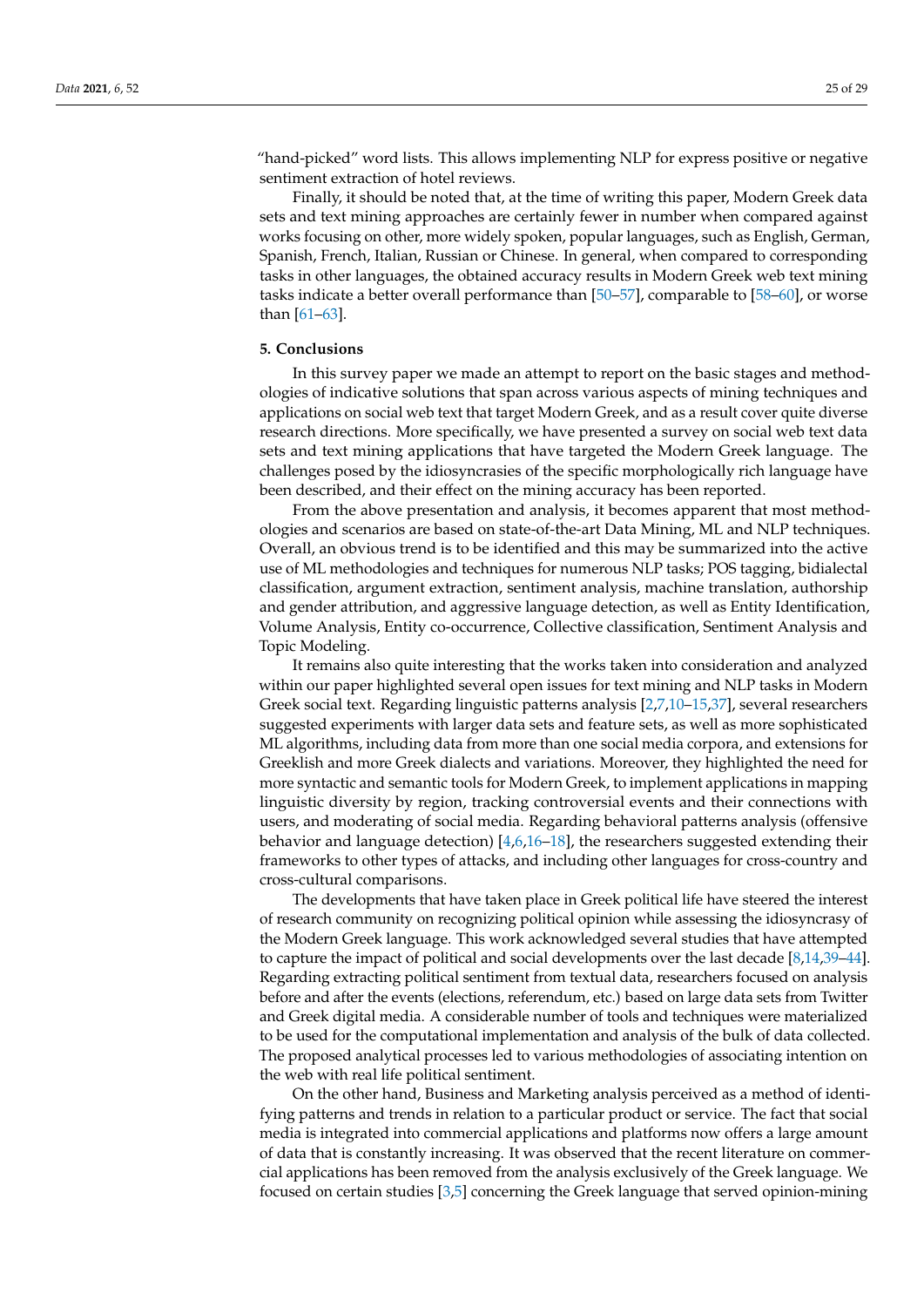assessment on user experience as an automatic process of sentiment identification and standardization in text on large data sets from the Greek web and integrated social media. Both research approaches produced relatively accurate results on monitoring the observed sentiment in relation to specific services or products.

Thus, the main conclusion drawn from this work is that several Data Mining and NLP approaches have been developed for Modern Greek social text with overall high performance compared to similar approaches for other languages (both for high- and lowresourced ones). Tasks such as argument extraction and authorship and gender attribution have a clear potential for improvement. For future work, we consider examining innovative aspects of the Greek social web texts in narrower and trending application domains, such as emerging social networks (e.g., Tik Tok), to enable monitoring of the emerging trends in data use, as well as to identify potential novel data models. It is certainly not possible to address all aspects of modern data mining in a single paper nor discuss all expressions in the process. The interested reader will definitely identify a variety of open remaining issues, especially considering not only the researchers', but also the developers' point of view on the matter. As such, this paper hopes to assist both in taking this survey's observations into account within their future endeavors.

**Author Contributions:** A.D. did the preliminary basic research; M.N.N. and Y.V. contributed to the research and categorization of works and did the bibliographic search; P.M. and K.L.K. provided guidance and oversight. All authors have read and agreed to the published version of the manuscript.

**Funding:** This research received no external funding.

**Conflicts of Interest:** The authors declare no conflict of interest.

## **Abbreviations**

The following abbreviations are used in this manuscript:

| API          | Application Programming Interface          |
|--------------|--------------------------------------------|
| <b>BILOU</b> | Beginning-Inside-Outside-Unit              |
| <b>BTO</b>   | <b>Binary Term Occurrences</b>             |
| <b>CRF</b>   | Conditional Random Fields                  |
| EAU          | Event Analysis Unit                        |
| FF           | Feed-Forward neural network                |
| FN           | <b>False Negative</b>                      |
| FP           | <b>False Positive</b>                      |
| <b>FST</b>   | <b>Finite State Transducers</b>            |
| <b>HITL</b>  | Human In The Loop                          |
| <b>HTML</b>  | Hypertext Markup Language                  |
| kNN          | k-Nearest Neighbor                         |
| LR           | Logistic Regression                        |
| <b>LSTM</b>  | Long short-term memory                     |
| <b>MCKL</b>  | Multiple Convolution Kernel Learning       |
| ML           | Machine Learning                           |
| MOOC         | Massive Open Online Course                 |
| <b>NERC</b>  | Name-Entity Recognition and Classification |
| <b>NLP</b>   | Natural Language Processing                |
| OMW          | Open Multilingual Wordnet                  |
| <b>PLC</b>   | Physical Learning Community                |
| <b>POS</b>   | Part-of-speech                             |
| <b>PPV</b>   | <b>Positive Predictive Value</b>           |
| RF           | Random Forest                              |
| SaaS         | Software as a Service                      |
| <b>SVM</b>   | Support Vector Machine                     |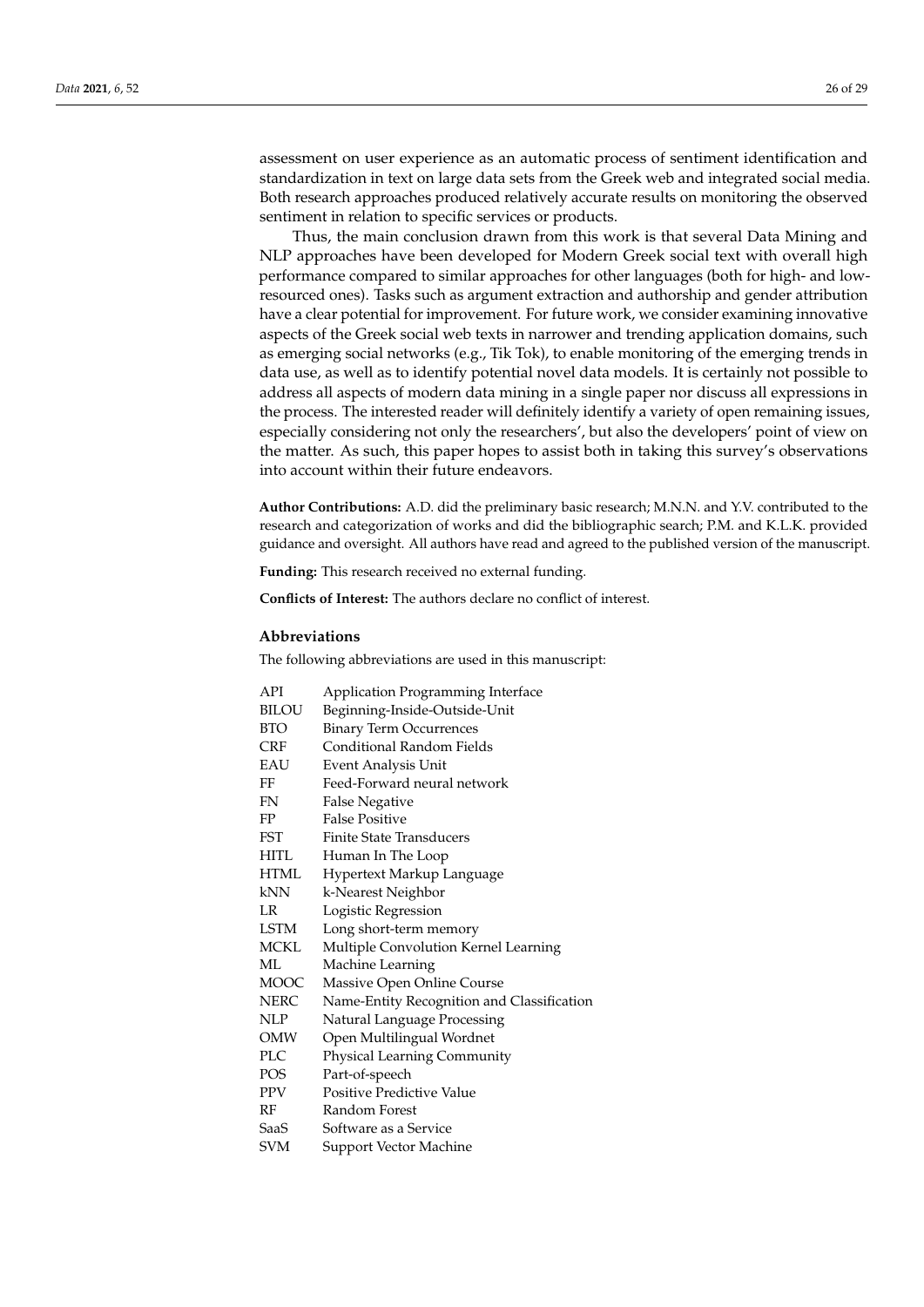<span id="page-26-34"></span><span id="page-26-27"></span><span id="page-26-17"></span>

| TF         | Term Frequency                             |
|------------|--------------------------------------------|
| TF-IDF     | Term Frequency-Inverse Document Frequency  |
| TN         | <b>True Negative</b>                       |
| <b>TNR</b> | True negative Rate                         |
| TP         | <b>True Positive</b>                       |
| TO         | Term Occurrences                           |
| URL        | Uniform Resource Locator                   |
| <b>UTF</b> | Unicode Transformation Format              |
| <b>VLC</b> | Virtual Learning Community                 |
| WEKA       | Waikato Environment for Knowledge Analysis |
|            |                                            |

#### <span id="page-26-33"></span><span id="page-26-32"></span><span id="page-26-30"></span><span id="page-26-19"></span>**References**

- <span id="page-26-0"></span>1. Alexandridis, G.; Michalakis, K.; Aliprantis, J.; Polydoras, P.; Tsantilas, P.; Caridakis, G. A Deep Learning Approach to Aspect-Based Sentiment Prediction. In Proceedings of the IFIP International Conference on Artificial Intelligence Applications and Innovations, Neos Marmaras, Greece, 5–7 June 2020; Springer: Cham, Switzerland, 2020; pp. 397–408.
- <span id="page-26-24"></span><span id="page-26-23"></span><span id="page-26-6"></span>2. Nikiforos, M.N.; Kermanidis, K.L. A Supervised Part-Of-Speech Tagger for the Greek Language of the Social Web. In Proceedings of the 12th Language Resources and Evaluation Conference, Marseille, France, 11–16 May 2020; European Language Resources Association: Marseille, France, 2020; pp. 3861–3867.
- <span id="page-26-18"></span><span id="page-26-2"></span>3. Markopoulos, G.; Mikros, G.; Iliadi, A.; Liontos, M. Sentiment analysis of hotel reviews in Greek: A comparison of unigram features. In *Cultural Tourism in a Digital Era*; Springer: Cham, Switzerland, 2015; pp. 373–383.
- <span id="page-26-20"></span><span id="page-26-9"></span>4. Nikiforos, S.; Tzanavaris, S.; Kermanidis, K.L. Virtual learning communities (VLCs) rethinking: Influence on behavior modification—Bullying detection through machine learning and natural language processing. *J. Comput. Educ.* **2020**, *7*, 531–551. [\[CrossRef\]](http://doi.org/10.1007/s40692-020-00166-5)
- <span id="page-26-22"></span><span id="page-26-21"></span><span id="page-26-3"></span>5. Petasis, G.; Spiliotopoulos, D.; Tsirakis, N.; Tsantilas, P. Sentiment analysis for reputation management: Mining the greek web. In Proceedings of the Hellenic Conference on Artificial Intelligence, Ioannina, Greece, 15–17 May 2014; Springer: Cham, Switzerland, 2014; pp. 327–340.
- <span id="page-26-28"></span><span id="page-26-10"></span>6. Pitenis, Z.; Zampieri, M.; Ranasinghe, T. Offensive language identification in greek. *arXiv* **2020**, arXiv:2003.07459.
- <span id="page-26-1"></span>7. Sababa, H.; Stassopoulou, A. A classifier to distinguish between cypriot greek and standard modern greek. In Proceedings of the 2018 Fifth International Conference on Social Networks Analysis, Management and Security (SNAMS), Valencia, Spain, 15–18 October 2018; pp. 251–255.
- <span id="page-26-31"></span><span id="page-26-29"></span><span id="page-26-4"></span>8. Tsakalidis, A.; Aletras, N.; Cristea, A.I.; Liakata, M. Nowcasting the stance of social media users in a sudden vote: The case of the Greek Referendum. In Proceedings of the 27th ACM International Conference on Information and Knowledge Management, Turin, Italy, 22–26 October 2018; pp. 367–376.
- <span id="page-26-5"></span>9. Vallet, D.; Fernandez, M.; Castells, P.; Mylonas, P.; Avrithis, Y. A contextual personalization approach based on ontological knowledge. In Proceedings of the 17th European Conference on Artificial Intelligence (ECAI 2006), Contexts and Ontologies: Theory, Practice and Applications, Riva del Garda, Italy, 28 August–1 September 2006
- <span id="page-26-7"></span>10. Mikros, G.K. Authorship attribution and gender identification in Greek blogs. *Methods Appl. Quant. Linguist.* **2012**, *21*, 21–32.
- <span id="page-26-13"></span>11. Baxevanakis, S.; Gavras, S.; Mouratidis, D.; Kermanidis, K.L. A machine learning approach for gender identification of Greek tweet authors. In Proceedings of the 13th ACM International Conference on PErvasive Technologies Related to Assistive Environments, Corfu, Greece, 30 June–3 July 2020; pp. 1–4.
- <span id="page-26-16"></span>12. Kalamatianos, G.; Mallis, D.; Symeonidis, S.; Arampatzis, A. Sentiment analysis of Greek tweets and hashtags using a sentiment lexicon. In Proceedings of the 19th Panhellenic Conference on Informatics, Athens, Greece, 1–3 October 2015; pp. 63–68.
- <span id="page-26-14"></span>13. Goudas, T.; Louizos, C.; Petasis, G.; Karkaletsis, V. Argument extraction from news, blogs, and social media. In *Hellenic Conference on Artificial Intelligence*; Springer: Cham, Switzerland; Ioannina, Greece, 15–17 May 2014; pp. 287–299.
- <span id="page-26-25"></span>14. Goudas, T.; Louizos, C.; Petasis, G.; Karkaletsis, V. Argument extraction from news, blogs, and the social web. *Int. J. Artif. Intell. Tools* **2015**, *24*, 1540024. [\[CrossRef\]](http://dx.doi.org/10.1142/S0218213015400242)
- <span id="page-26-8"></span>15. Sardianos, C.; Katakis, I.M.; Petasis, G.; Karkaletsis, V. Argument extraction from news. In Proceedings of the 2nd Workshop on Argumentation Mining, Lisbon, Portugal, 17–21 September 2015; pp. 56–66.
- <span id="page-26-11"></span>16. Nikiforos, S.; Tzanavaris, S.; Kermanidis, K.L. Bullying Behavior and Project-based Activities in Virtual Learning Communities (VLCs). In Proceedings of the 2020 5th South-East Europe Design Automation, Computer Engineering, Computer Networks and Social Media Conference (SEEDA-CECNSM), Corfu, Greece, 25–27 September 2020; pp. 1–5.
- <span id="page-26-26"></span>17. Tzanavaris, S.; Nikiforos, S.; Mouratidis, D.; Kermanidis, K.L. Virtual Learning Communities (VLCs) rethinking: From negotiation and conflict to prompting and inspiring. *Educ. Inf. Technol.* **2020**, *26*, 257–278. [\[CrossRef\]](http://dx.doi.org/10.1007/s10639-020-10270-9)
- <span id="page-26-12"></span>18. Pontiki, M.; Gavriilidou, M.; Gkoumas, D.; Piperidis, S. Verbal Aggression as an Indicator of Xenophobic Attitudes in Greek Twitter during and after the Financial Crisis. In Proceedings of the Workshop about Language Resources for the SSH Cloud, Marseille, France, 11–16 May 2020; pp. 19–26.
- <span id="page-26-15"></span>19. Lo, S.L.; Cambria, E.; Chiong, R.; Cornforth, D. Multilingual sentiment analysis: From formal to informal and scarce resource languages. *Artif. Intell. Rev.* **2017**, *48*, 499–527. [\[CrossRef\]](http://dx.doi.org/10.1007/s10462-016-9508-4)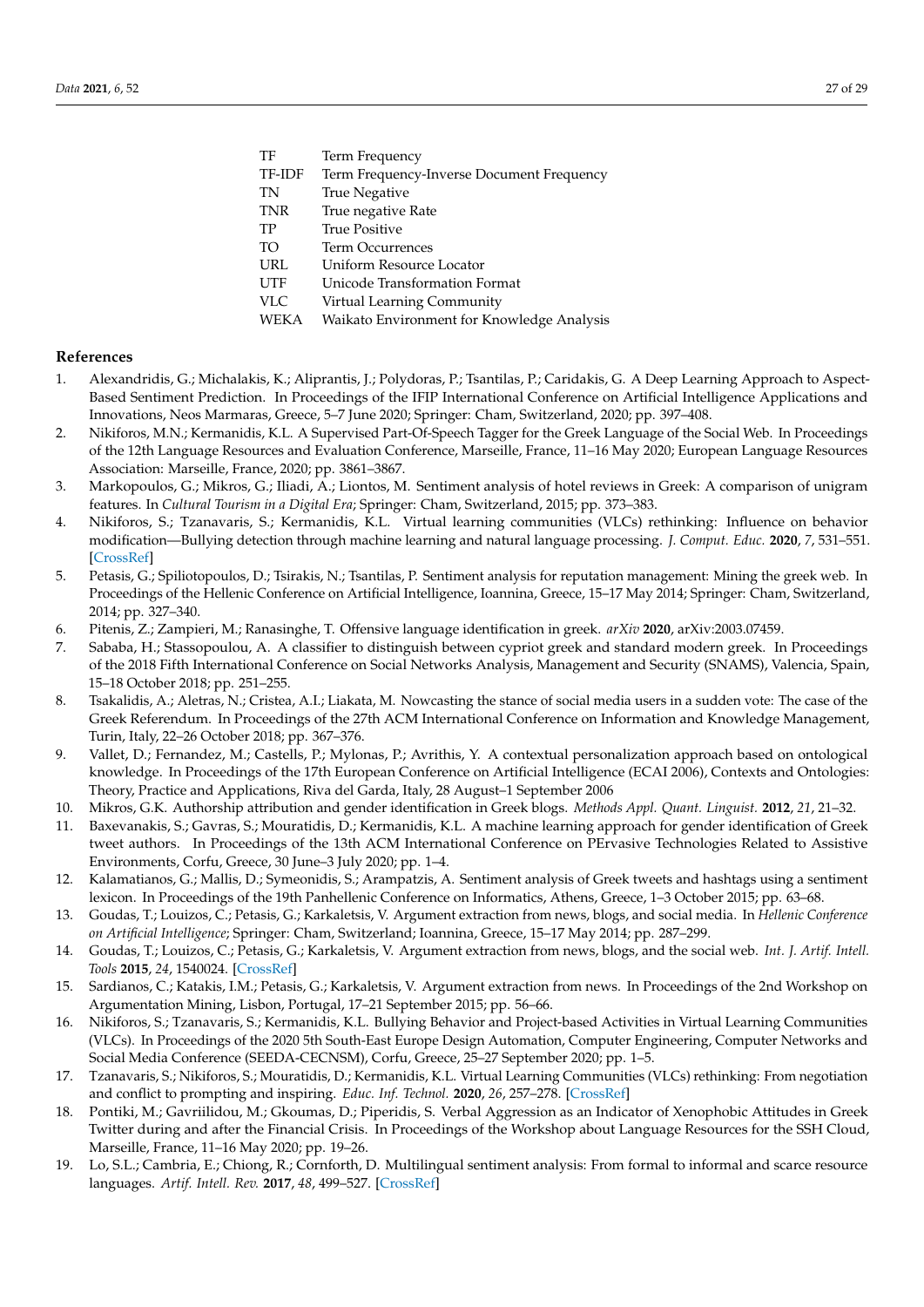- <span id="page-27-0"></span>20. Cambria, E.; Das, D.; Bandyopadhyay, S.; Feraco, A. Affective computing and sentiment analysis. In *A Practical Guide to Sentiment Analysis*; Springer: Cham, Switzerland, 2017; pp. 1–10.
- <span id="page-27-1"></span>21. Alpaydin, E. *Introduction to Machine Learning*; MIT Press: Cambridge, MA, USA, 2020; pp. 1–3,11,12.
- <span id="page-27-2"></span>22. Russell, S.; Norvig, P. *Artificial Intelligence: A Modern Approach*, 2nd ed.; Prentice Hall: Upper Saddle River, NJ, USA, 2003; pp. 798–801, 852, 853.
- <span id="page-27-3"></span>23. Kaelbling, L.P.; Littman, M.L.; Moore, A.W. Reinforcement learning: A survey. *J. Artif. Intell. Res.* **1996**, *4*, 237–285. [\[CrossRef\]](http://dx.doi.org/10.1613/jair.301)
- <span id="page-27-5"></span><span id="page-27-4"></span>24. Montague, P.R. Reinforcement learning: An introduction, by Sutton, RS and Barto, AG. *Trends Cogn. Sci.* **1999**, *3*, 360. [\[CrossRef\]](http://dx.doi.org/10.1016/S1364-6613(99)01331-5) 25. Van Otterlo, M.; Wiering, M. Reinforcement learning and markov decision processes. In *Reinforcement Learning*; Springer:
- Berlin/Heidelberg, Germany, 2012; pp. 3–42.
- <span id="page-27-6"></span>26. Petasis, G.; Karkaletsis, V.; Paliouras, G.; Androutsopoulos, I.; Spyropoulos, C.D. Ellogon: A new text engineering platform. *arXiv* **2002**, arXiv:cs/0205017.
- <span id="page-27-18"></span><span id="page-27-7"></span>27. Goutte, C.; Gaussier, E. A probabilistic interpretation of precision, recall and F-score, with implication for evaluation. In Proceedings of the European Conference on Information Retrieval, Santiago de Compostela, Spain, 21–23 March 2005; Springer: Berlin/Heidelberg, Germany, 2005; pp. 345–359.
- <span id="page-27-8"></span>28. Thanopoulos, A.; Kermanidis, K.; Fakotakis, N. Challenges in extracting terminology from Modern Greek texts. In Proceedings of the 3rd International Workshop on Text-Based Information Retrieval (TIR-06), Riva del Garda, Italy, 28 August–1 September 2006; p. 53.
- <span id="page-27-23"></span><span id="page-27-9"></span>29. Clackson, J. *Indo-European Linguistics: An Introduction*; Cambridge University Press: Cambridge, UK, 2007.
- <span id="page-27-25"></span><span id="page-27-10"></span>30. Barðdal, J.; Smitherman, T.; Bjarnadóttir, V.; Danesi, S.; Jenset, G.B.; McGillivray, B. Reconstructing constructional semantics: The dative subject construction in old norse-icelandic, latin, ancient greek, old russian and old lithuanian. *Stud. Lang. Int. J. Spons. Found. Found. Lang.* **2012**, *36*, 511–547.
- <span id="page-27-24"></span><span id="page-27-11"></span>31. Sido, J.; Pražák, O.; Přibáň, P.; Pašek, J.; Seják, M.; Konopík, M. Czert–Czech BERT-like Model for Language Representation. *arXiv* **2021**, arXiv:2103.13031.
- <span id="page-27-12"></span>32. Husain, F.; Uzuner, O. A Survey of Offensive Language Detection for the Arabic Language. *ACM Trans. Asian Low-Resour. Lang. Inf. Process. (TALLIP)* **2021**, *20*, 1–44. [\[CrossRef\]](http://dx.doi.org/10.1145/3421504)
- <span id="page-27-27"></span><span id="page-27-13"></span>33. Lopez, C.E.; Vasu, M.; Gallemore, C. Understanding the perception of COVID-19 policies by mining a multilanguage Twitter dataset. *arXiv* **2020**, arXiv:2003.10359.
- <span id="page-27-28"></span><span id="page-27-14"></span>34. Vilares, D.; Peng, H.; Satapathy, R.; Cambria, E. BabelSenticNet: A commonsense reasoning framework for multilingual sentiment analysis. In Proceedings of the 2018 IEEE Symposium Series on Computational Intelligence (SSCI), Bangalore, India, 18–21 November 2018; pp. 1292–1298.
- <span id="page-27-26"></span><span id="page-27-15"></span>35. Athanasiou, V.; Maragoudakis, M. A novel, gradient boosting framework for sentiment analysis in languages where NLP resources are not plentiful: A case study for modern Greek. *Algorithms* **2017**, *10*, 34. [\[CrossRef\]](http://dx.doi.org/10.3390/a10010034)
- <span id="page-27-16"></span>36. Chatzikyriakidis, S. Clitics in Four Dialects of Modern Greek: A Dynamic Account. Ph.D Thesis, University of London, London, UK, 2010.
- <span id="page-27-17"></span>37. Sosoni, V.; Kermanidis, K.L.; Stasimioti, M.; Naskos, T.; Takoulidou, E.; Van Zaanen, M.; Castilho, S.; Georgakopoulou, P.; Kordoni, V.; Egg, M. Translation crowdsourcing: Creating a multilingual corpus of online educational content. In Proceedings of the Eleventh International Conference on Language Resources and Evaluation (LREC 2018), Miyazaki, Japan, 7–12 May 2018.
- <span id="page-27-19"></span>38. Cambria, E.; Schuller, B.; Xia, Y.; Havasi, C. New avenues in opinion mining and sentiment analysis. *IEEE Intell. Syst.* **2013**, *28*, 15–21. [\[CrossRef\]](http://dx.doi.org/10.1109/MIS.2013.30)
- <span id="page-27-20"></span>39. Kermanidis, K.L.; Maragoudakis, M. Political sentiment analysis of tweets before and after the Greek elections of May 2012. *Int. J. Soc. Netw. Min.* **2013**, *1*, 298–317. [\[CrossRef\]](http://dx.doi.org/10.1504/IJSNM.2013.059090)
- <span id="page-27-29"></span>40. Charalampakis, B.; Spathis, D.; Kouslis, E.; Kermanidis, K. A comparison between semi-supervised and supervised text mining techniques on detecting irony in greek political tweets. *Eng. Appl. Artif. Intell.* **2016**, *51*, 50–57. [\[CrossRef\]](http://dx.doi.org/10.1016/j.engappai.2016.01.007)
- <span id="page-27-30"></span>41. Charalampakis, B.; Spathis, D.; Kouslis, E.; Kermanidis, K. Detecting irony on greek political tweets: A text mining approach. In Proceedings of the 16th International Conference on Engineering Applications of Neural Networks (INNS), Rhodes, Greece, 25–28 September 2015; pp. 1–5.
- <span id="page-27-32"></span>42. Papanikolaou, K.; Papageorgiou, H.; Papasarantopoulos, N.; Stathopoulou, T.; Papastefanatos, G. "Just the Facts" with PALOMAR: Detecting Protest Events in Media Outlets and Twitter. In Proceedings of the International AAAI Conference on Web and Social Media, Cologne, Germany, 17–20 May 2016; Volume 10.
- <span id="page-27-33"></span>43. Papanikolaou, K.; Papageorgiou, H. Protest Event Analysis: A Longitudinal Analysis for Greece. In Proceedings of the Workshop on Automated Extraction of Socio-political Events from News 2020, Marseille, France, 11–16 May 2020; pp. 57–62.
- <span id="page-27-21"></span>44. Antonakaki, D.; Spiliotopoulos, D.; Samaras, C.V.; Pratikakis, P.; Ioannidis, S.; Fragopoulou, P. Social media analysis during political turbulence. *PLoS ONE* **2017**, *12*, e0186836. [\[CrossRef\]](http://dx.doi.org/10.1371/journal.pone.0186836) [\[PubMed\]](http://www.ncbi.nlm.nih.gov/pubmed/29088263)
- <span id="page-27-22"></span>45. Tziovas, D. *Greece in Crisis: The Cultural Politics of Austerity*; Bloomsbury Publishing: London, UK, 2017.
- <span id="page-27-31"></span>46. Bond, F.; Fellbaum, C.; Hsieh, S.K.; Huang, C.R.; Pease, A.; Vossen, P. A multilingual lexico-semantic database and ontology. In *Towards the Multilingual Semantic Web*; Springer: Berlin/Heidelberg, Germany, 2014; pp. 243–258.
- <span id="page-27-34"></span>47. Alessia, D.; Ferri, F.; Grifoni, P.; Guzzo, T. Approaches, tools and applications for sentiment analysis implementation. *Int. J. Comput. Appl.* **2015**, *125*.